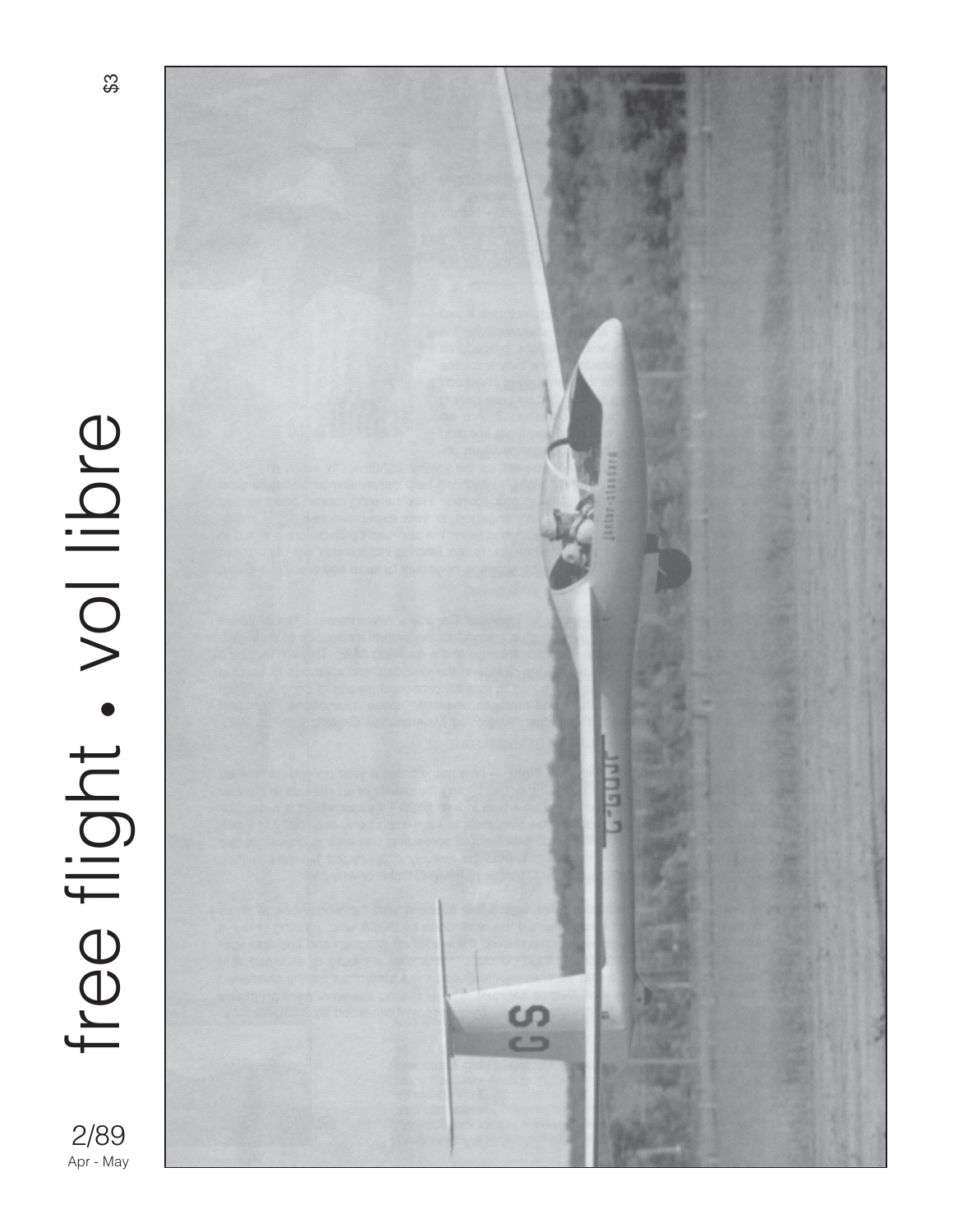## *POTPOURRI*

NOT ANOTHER paragraph on safety! Surely we are doing quite well and need a rest from this constant carping. Is \$200,000 of claims so low we can rest on our laurels? Hardly – we must strive for a zero accident rate and, to do that, safety must be a way of life and always in our mind. What are we doing in SAC which needs to be improved so we can cut our accidents substantially?

Start from the beginning of a flying day which includes a well rested mind and body, well fed and well prepared for the coming flight. Are your checks and pre-flight procedures methodical, uninterrupted and thorough? Are they a routine thing with not sufficient attention to the item being checked? Are they so swift and so attached to rote that you are seeing what you want to see and not the real conditions? Are we rushing people when a vacancy exists on the flight line and pilots and gliders are quickly pushed into place to fill an unex-



pected tow opportunity? Do you say to yourself as the towline tightens, "fly safely my friend and pay attention during each minute of the flight," which will help defuse any tendency to drop your guard and accept less-than-perfect flying procedures. Has the wing runner been trained properly and noticed your canopy lock isn't fully engaged, or your expensive yaw string instrument is jammed in the canopy joint? Does he look back over the approach path before a signal to takeoff is given? Is your canopy dirty which when you return, landing into the sun, will distort your view? This can go on forever and illustrates the absolute necessity to keep self discipline sharp and attentive to piloting detail.

A plan to take advantage of recent changes in Transport Canada's Airworthiness Manual which allows the training of suitable people in each club to conduct the annual inspection of their gliders is being developed by Chris Eaves, Director-at-Large and a qualified AME. This will require a presentation to Transport Canada to review the details of the proposal and methods of training the selected people as approved inspectors and to include proposed means of control. When the inspectors are trained and qualified and ready to undertake these inspections, Transport Canada will then consider granting the status, "Approved Maintenance Organization" to SAC. This will take time.

How does your club communicate with free flight — how many times a year do you summit an article letting us all know how you are operating, or describing the details of an interesting flight or club activity? Some large clubs haven't had an article in free flight for years which is a pity, for their accomplishments and mistakes would be of interest to many members, especially to those who have moved about our ambulating land. Most would agree that first-time submissions are amongst the best stories and new members should be actively encouraged to send in their thoughts, suggestions or descriptions of their C badge or Silver C flight, or whatever.

The Annual General Meeting and Convention was a fine success with the workshops at times filled to overflowing. This kind of spirit reflected the work done by SOSA who, running under a new concept, showed much imagination in developing the workshop program and fine management ability in bringing together such a broad concept. It is also a tribute to all those who attended from all parts of Canada (the weather was foul) and even turned out for the shortened AGM the morning after a well attended Awards banquet. The workshop speakers were great and brought much professionalism to their presentations. They were well rewarded by a large turnout and warm applause.

Have an enjoyable summer with a good proportion of your wants and dreams satisfied. Fly safely for all our sakes.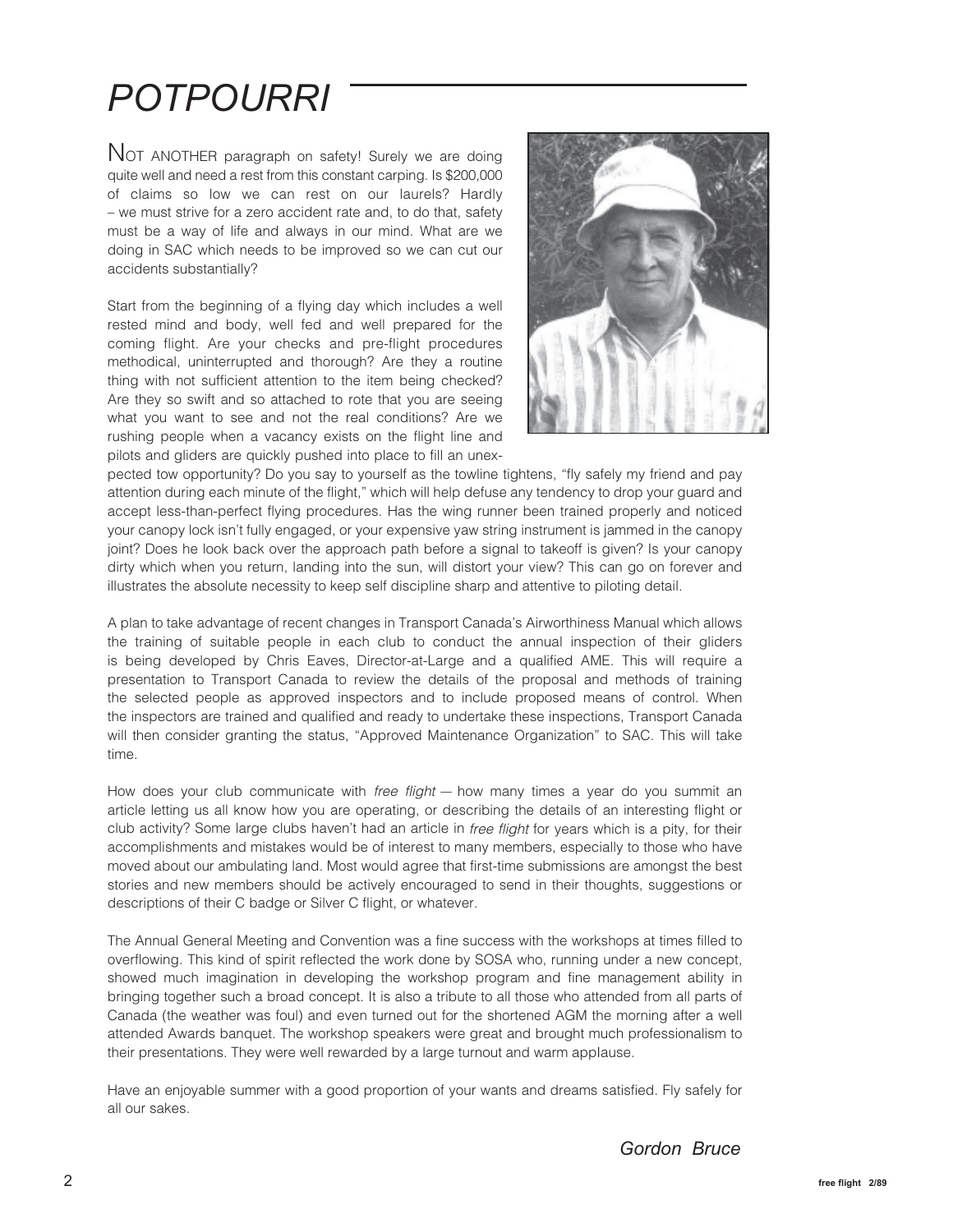

# free flight • vol libre

Trademark pending Marque de commerce en instance

### 2/89 Apr/May

The journal of the Soaring Association of Canada Le journal de l'Association Canadienne de Vol à Voile

ISSN 0827 – 2557

- 4 **Winterlude** John Kenyon
- 6 **The Mü Affair** Repairing the war prize — Bob Gairns
- 8 **Human error** Deliberate, inadvertent, or skill-related? — Carlton Melton
- 10 **Flying with the right brain** Creative soaring? — Ian McFall

*1989 AGM and 1988 Reports (inset not included)*

- 12 **Contest letters registry** Current listing and rules — Robert Binette
- 17 **The SAC video library** Current holdings — Gordon Waugh
- 17 **"Trying their wings"** Book review — Ursula Wiese

#### DEPARTMENTS

- 5 *Opinions* Harold Yardy honoured, a good AGM, Florida update, An anti-convention vote.
- 14 *Club news*  New year's day at SOSA, More from down under, Why your club can't afford to keep quiet, OSA – did you know? "Equinox" experiences soaring.
- 16 *Hangar Flying* Better Scout spar, Reichmann on thermalling
- 18 *FAI Badges* current Canadian soaring records

#### **Cover**

Golf Sierra on short final at Hawkesbury. Photo by Mona Chokly

PS A strange coincidence and a wrong photo credit for last issue's cover. I gave credit to Hugh McColeman, who told me it couldn't be his because he never went to the Red Deer Airshow. I said it must be his because it was on his negative strip containing the Blanik photo of 6/88. Then Rod Crutcher of Cu Nim phoned up and said that was his slide from the Abbotsford Airshow. I did use Rod's slide – and they both took exactly the same photo at the same moment from almost the same location without knowing of each other's presence. Tony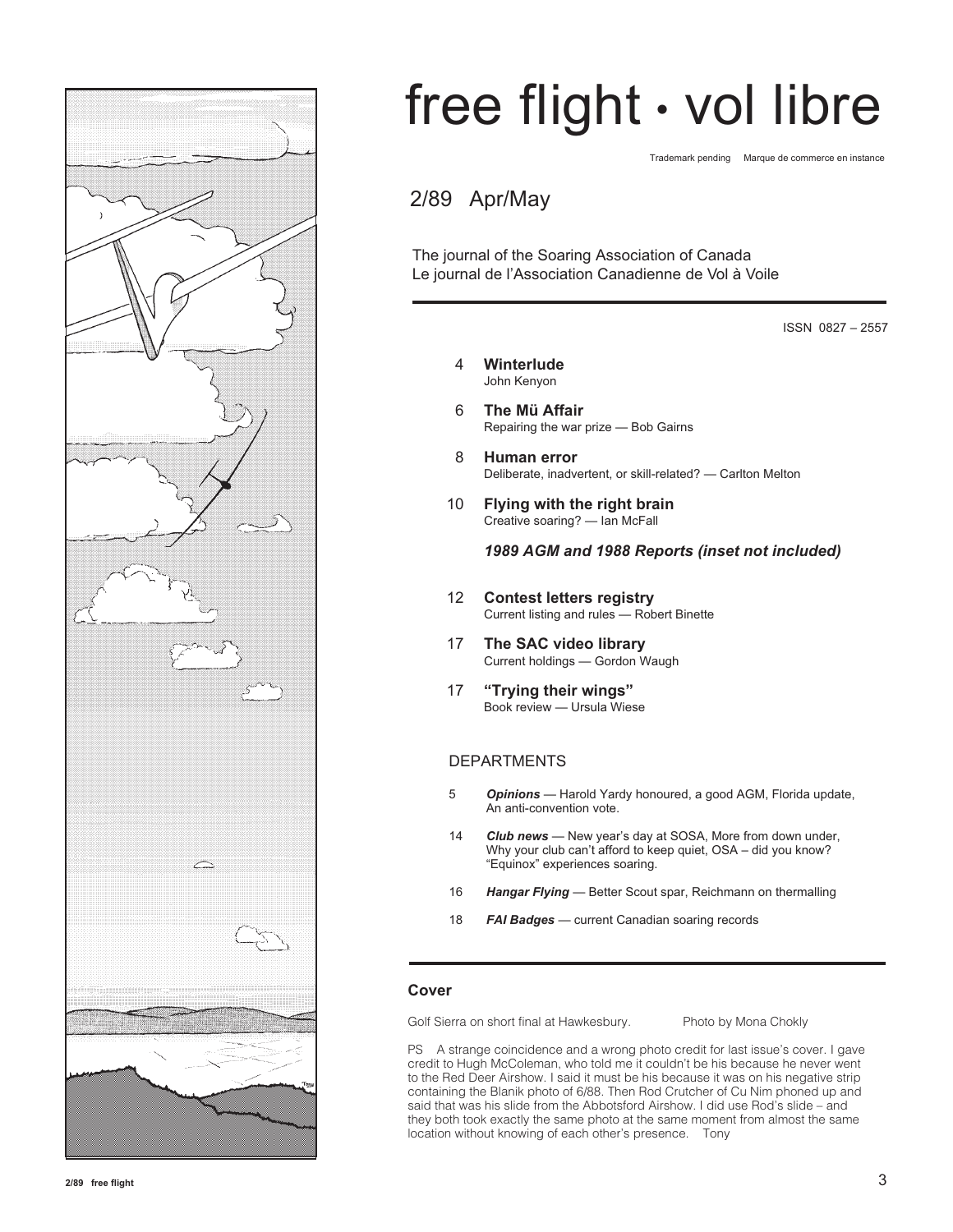### **WINTERLUDE John Kenyon**

SATURDAY MORNING, at home and feeling down. Why this feeling of melancholy? A year ago to the day, I was at the funeral of an old friend. A friend who I had taken flying on a few occasions and who had often expressed an interest in gliding. I'd encouraged him to go to the club (a few minutes from his home) to try it for himself. However, like a lot of other things in our lives, he never got around to it, and now he's gone.

Another reason for my melancholy feeling is the weather. It's a beautiful spring-like day. Sun shining, temperature forecast to go to +5°C with light winds from the SW gusting to 30 km/h. Small, low level cumulus quickly develop and almost as quickly disappear. The ground is bare, not a snowflake to be seen anywhere. I have to look at the calendar to remind myself that it's the middle of January.

In the summer it's weekends spent flying, in winter it's weekends spent cross-country skiing. The summer of '88 saw very little flying because of the lack of a towplane; and the winter of '89 looks like it will see very little skiing because of a lack of snow.

The phone quickly changes my mood. The club President is on the line; he's rounded up some other Rideau Gliding members who are eager to try some mid-winter flying. Could I tow?? By the time I get to the field, three of our members are already there, and the word is that three or four more are on their way. However, there's one problem. Since we shut down for the winter, two helicopters and their maintenance shed have taken up residence in the hangar. This reduces the space we use, and access to most of our equipment is blocked. It's going to be difficult to get anything but the towplane and the 2-33 out of the hangar.

The next question, will the towplane start after sitting in the hangar for two months? After a couple of attempts the engine catches, oil pressure comes up and it soon settles into an even beat. As I taxi out to the runway, I see what looks very much like the CFI's new van pulling up. The rest of the party has arrived! After a thorough warm-up and pre-takeoff check, the towplane fairly leaps off the ground. It's almost as if it too is happy to be out of the hangar and in the air. But now, the morning's cumulus have developed into a thin overcast, with a few scattered holes. A quick climb finds the cloud base at 1800 feet. It will have to be a low release, or hope that a hole appears upwind of the field. Climbing through one of the holes, I break out into the sunshine at 2200 feet. The overcast is thinner than I thought and is breaking up in the west. I call up the Kingston FSS and ask them to advise any aircraft transiting the Gananoque area that gliders are in the air. The operator rather curtly replies that it's noted on the charts. He must think we do this all year round! Back on the ground, the 2-33 is ready to go, along with the six pilots who are sheltering from the winter wind in the lee of the van.

In two hours, I make six launches. Everyone is getting two rides, once in the front and once in the back. For me, they're nice easy tows; no students to jerk me all over the sky and no thermals to bounce the glider around. Since I last towed, we have had the propellor re-pitched to improve climb performance. Its greater efficiency is readily apparent as I easily climb to release height in four or five minutes. Previously, our new towplane seemed to be a bit short of breath for the last few hundred feet. However, the proof of this pudding will come in the dog days of July and August.

Some of our more venturesome pilots take this opportunity to practise their short field landing technique. The good ones (or is it luck?) are able to hold off their landing so that they can roll on the frozen earth to within a few feet of our launch point. With the others, we have to muscle the 2-33 back onto the pavement.

All too soon it's time to put the aircraft away. The sun is gone, blocked by a high dark overcast that holds the promise of freezing rain. The temperature is dropping and the wind off Lake Ontario has grown stronger. It now has a raw edge to it that seems to cut to the bone. None of the flights have been more than 15 minutes; no altitude was gained, no country was crossed, no speed records set, no endurance attempted. If it was July, it would have been a thoroughly forgettable day. But it's not July, it's January and for that reason the memory of the day will stay with us.

Memories of a cold day and a raw wind, that was warmed and softened by friendship and the rare experience of mid-winter flying. If winter ever arrives, it could be as long as three months before we get to meet here again. So we will savour this day, just like a connoisseur savours fine wine. Hopefully, this short day of winter flying is, as the minister intones at Communion "a foretaste of the feast to come". •



#### **The SOARING ASSOCIATION OF CANADA**

is a non-profit organization of enthusiasts who seek to foster and promote all phases of gliding and soaring on a national and international basis. The association is a member of the Aero Club of Canada (ACC), the Canadian national aero club which represents Canada in the Fédération Aéronautique Internationale (FAI), the world sport aviation governing body composed of national aero clubs. The ACC delegates to SAC the supervision of FAI related soaring activities such as competition sanctions, issuing FAI badges, record attempts, and the selection of a Canadian team for the biennial World soaring championships.

**free flight** is the official journal of SAC.

Material published in **free flight** is contributed by individuals or clubs for the enjoyment of Canadian soaring enthusiasts. The accuracy of the material is the responsibility of the contributor. No payment is offered for submitted material. All individuals and clubs are invited to contribute articles, reports, club activities, and photos of soaring interest. Prints (B&W) are preferred, colour prints and slides are acceptable. Negatives can be used if accompanied by a print.

**free flight** also serves as a forum for opinion on soaring matters and will publish letters to the editor as space permits. Publication of ideas and opinion in **free flight** does not imply endorsement by SAC. Correspondents who wish formal action on their concerns should contact their SAC Zone Director whose name and address is given in the magazine.

All material is subject to editing to the space requirements and the quality standards of the magazine.

The contents of **free flight** may be reprinted; however, SAC requests that both **free flight** and the author be given acknowledgement.

For change of address and subscriptions to non-SAC members (\$18 per year, \$US 18 in USA, \$US 24 overseas) please contact the National Office, address below.

> **President** Gordon Bruce **Vice President** Harald Tilgner **Executive Secretary** Nancy Nault **Corporate Treasurer** vacant **Corporate Secretary** Nancy Nault

**SAC National Office** Suite 306, 1355 Bank Street Ottawa, ON K1H 8K7 (613) 739-1063 Fax (613) 739-1826

**5** Deadline for contributions<br>5th day of each ODD month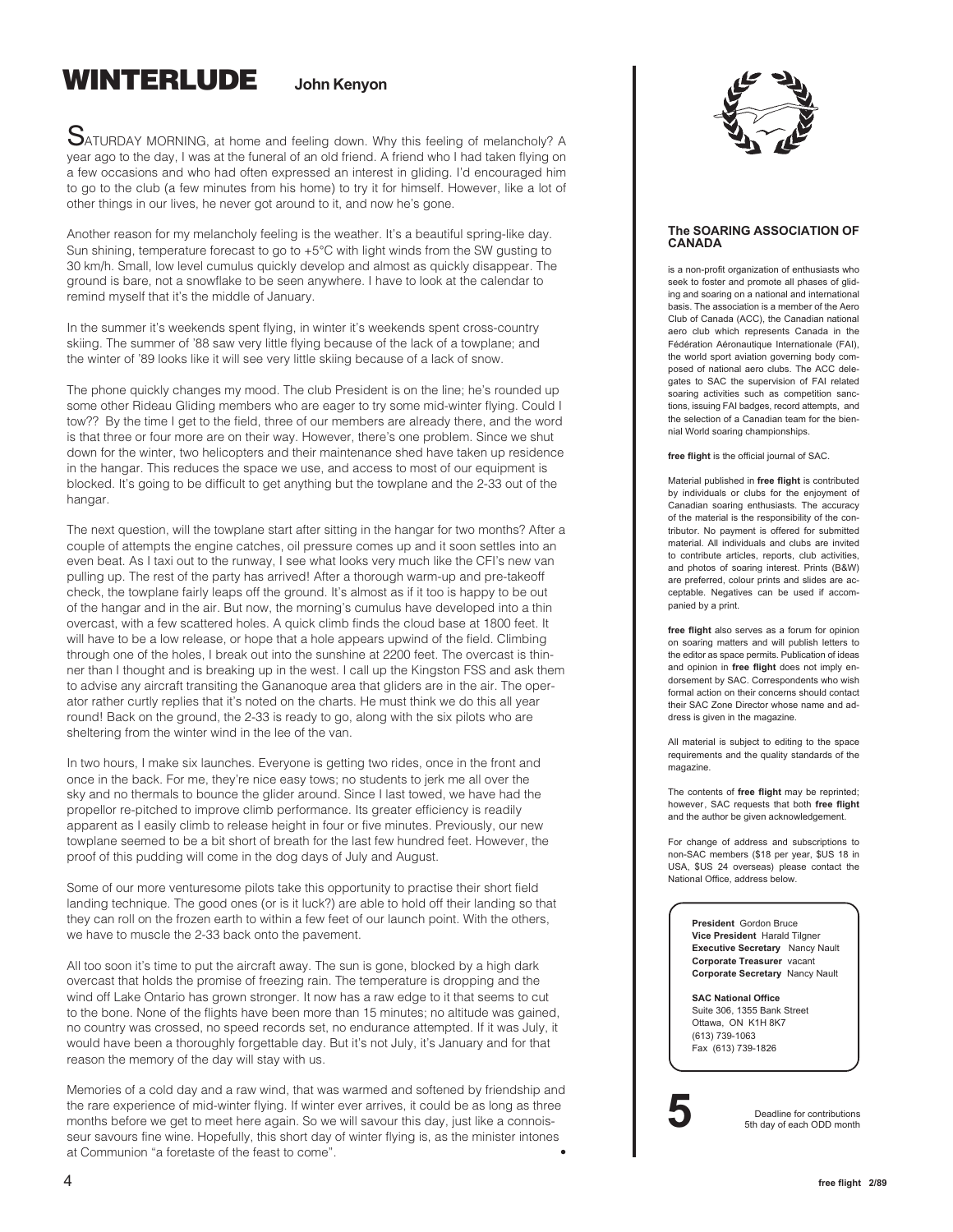#### **L'ASSOCIATION CANADIENNE DE VOL À VOILE**

est une organisation à but non lucratif formée de personnes enthousiastes cherchant à développer et à promouvoir le vol à voile sous toutes ses formes sur une base nationale et internationale.

L'association est membre de l'Aéro Club du Canada (ACC) représentant le Canada au sein de la Fédération Aéronautique Internationale (FAI), administration formée des aéro clubs nationaux responsables des sports aériens à l'échelle mondiale. Selon les normes de la FAI, l'ACC a délégué à l'Association Canadienne de Vol à Voile la supervision des activités de vol à voile telles que tentatives de records, sanctions des compétitions, délivrance des brevets de la FAI etc. ainsi que la sélection d'une équipe nationale pour les championnats mondiaux biennaux de vol à voile.

**vol libre** est le journal officiel de l'ACVV.

Les articles publiés dans **vol libre** sont des contributions dues à la gracieuseté d'individus ou de groupes enthousiastes du vol à voile.

Chacun est invité à participer à la réalisation de la revue, soit par reportages, échanges d'opinions, activités dans le club, etc. Un "courrier des lecteurs" sera publié selon l'espace disponible. Les épreuves de photos en noir et blanc sont préférables à celles en couleur ou diapositives. Les négatifs sont utilisables si accompagnés d'épreuves.

L'exactitude des articles publiés est la responsabilité des auteurs et ne saurait en aucun cas engager celle de la revue **vol libre,** ni celle de l'ACVV ni refléter leurs idées. Toute correspondance faisant l'objet d'un sujet personnel devra être adressé au directeur régional de l'ACVV dont le nom apparait dans la revue.

Les textes et les photos seront soumis à la rédaction et, dépendant de leur intérêt, seront insérés dans la revue.

Les articles de **vol libre** peuvent être reproduits librement, mais la mention du nom de la revue et de l'auteur serait grandement appréciée.

Pour changements d'adresse et abonnements aux non membres de l'ACVV (\$18 par an, \$EU 18 dans les Etats Unis, \$EU24 outre-mer) veuillez contacter le bureau national.



Date limite le 5 de chaque mois IMPAIR **5**



#### **HAROLD YARDY HONOURED**

Congratulations Harold on being recognized by the Ontario "Corps D'Elite" award program.

You are aware, more than most, that keeping a gliding club going in Canada is a constant battle especially where the population base is small. The club that is able to survive is one that has a number of dedicated members who live and breath gliding and somehow or other attract and keep enough members to keep going. Amongst these will be one or two leaders who never flag and keep pushing to run an interesting and viable operation. You have done this for over twenty years for COSA, and your fellow members, past and present, are particularly pleased to see you being singled out for this award.

On behalf of the Soaring Association of Canada may I wish you many more years of enjoying the sport of gliding and soaring and thank you for your constant and dedicated contributions to our sport. We have all profited from your generosity and example and look forward to your continued advice and leadership.

**Gordon W Bruce**, SAC president

#### **A GOOD AGM**

I would like to commend everyone responsible for the format of this year's SAC AGM and Convention. As a new member of the soaring community I was under the impression that SAC business at the national level had little to do with me or my local club. This year I came to hear Vance Brand. Although this didn't happen due to the weather, there were several unexpected benefits for me.

The convention aspect of the weekend was great! Good workshops with excellent speakers benefitted everyone regardless of soaring experience. This was evident from listening to comments as people left the workshops, not just a measure of what I learned. Even more important is the fact that I gained a better understanding of what SAC could do for our club and why our club should be more supportive of SAC and its programs.

Having the AGM on the Sunday was a good step. Firstly, it allowed those who couldn't (or who didn't wish to) attend the convention portion to still attend the AGM. Secondly, it gave people a chance to interact prior to the AGM and bring themselves up to date on club news and concerns to soaring in general, such as the presentation on changes to airspace regulations. The result was that people could participate at the AGM more fully and in a more informed manner.

Another benefit of this format was evident in the presence of new faces and even more significantly – new young faces. People who

care about this sport know that unless there are new and young members participating not only in flying but in the administrative process the sport will die not grow.

I hope everyone will report to their clubs the benefits of this weekend and share some of the enthusiasm felt here when they get home. If they do, next year's gathering should have even more participation. Congratulations and thanks to everyone who helped to make this such a great weekend.

#### **Martha K. Folsom**

Guelph Gliding and Soaring

#### **AN ANTI-CONVENTION VOTE**

I was dismayed to read that the format of the 1989 SAC annual meeting had been changed, that the meeting would now be a "convention" which would consist primarily of workshops.

If workshops are to take up most of the short day and a half time period, then there will be little time left to discuss policy. The essence of the traditional annual meeting was the opportunity for members from all parts of the country to listen to and discuss opinions from east, west, and centre. It was an admirable example of parliamentary democracy. The US soaring movement has a yearly convention, but then the Americans do not have a tradition of parliamentary democracy.

The change from the traditional format is a denial of the opportunity to discuss and agree on the policies which the national executive should follow. The annual meeting is the single opportunity during the year for members to voice their opinions and provide guidance to the SAC Directors. I hope that a return to the more traditional format will be made in 1990.

#### **Bob Gairns**, MSC

#### **FLORIDA UPDATE**

There have been some significant changes in the operations of the Tampa Bay Soaring Society since Boris Mospan's article in the Club News section of the Dec/Jan issue of free flight.

Regretfully, our club president, Peter Espenlaub, died as a result of injuries in the crash of an L-19 Birddog in September 1988. Our operations are currently out of Gilbert Field at Winter Haven but we expect to be back at Pilot Country or Topp of Tampa airports by 1 March.

Any inquiries about our club activities can be directed to: John H Mackie, CFI-G / Treasurer, Tampa Bay Soaring Society Inc. (813) 585-0180; or write to, 1001 Ulmerton Road #475, Largo, Florida 34641.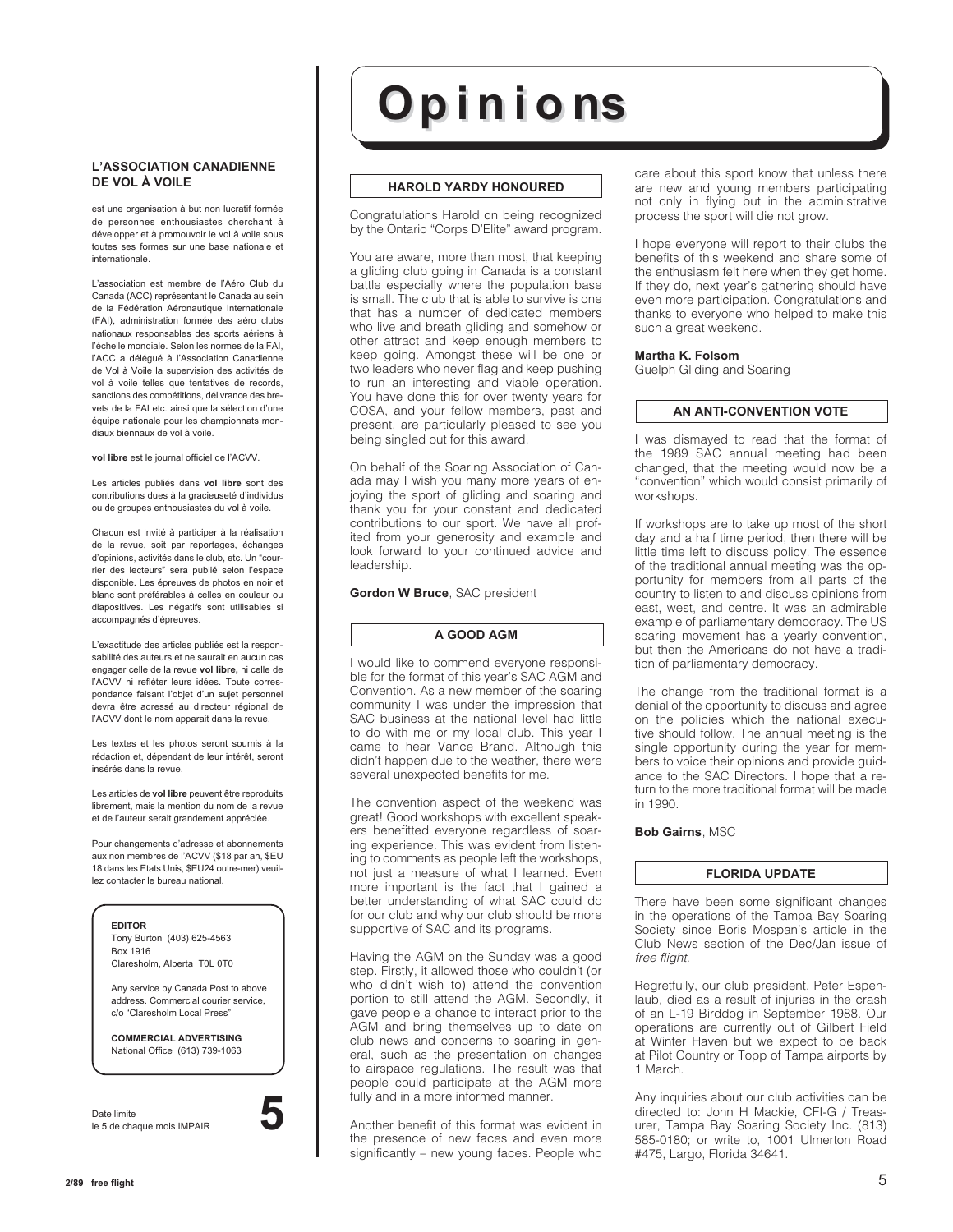# **THE MÜ A F FAIR**

#### **submitted by Bob Gairns**

Montreal Soaring Council

Here is a story on the Mü 13, CF-ZPQ, famous in Montreal Soaring Council history. Gordy Hicks and Dave Webb still talk ecstatically about the handling of this machine, probably because at the time it gained flying status, it gave a step forward in performance compared to other gliders in the club.

The article was given to me by Vernon Pope, an ex-CFI and honorary life member of MSC. It was most likely written in 1952. The "chief engineer" overseeing the repair was, I believe, Stefan Brochocki, a design engineer at Canadair, who later designed the BKB flying wing. He is alive and well and lives near Montreal.

By 1956, the Mü had been withdrawn from service because of wing deterioration. It was sold to Walter Piercy of Kingston, who built new wings for it. Then Walter Chmela of York Soaring bought it and resold it to a Western pilot.

*[It was Bryan MacDonnell of Kelowna, BC. During 1981, this sailplane was launched off a hill near Kelowna, using an elastic cord (the bungee launch system), probably the first time in thirty years that such a launching system had been used in Canada. – from* "Trying their wings" *p10, the new book written by Lloyd Bungey.* editor*]*

**FOUR YEARS AGO, unexpected by** all but a very few, four immigrants arrived in this country. They had been liberated from Germany, had gone to England, and been spirited across the Atlantic. Travel-worn, and showing the effects of their hard lives in varying degrees they were – it was learned, being cared for by the National Research Council until they could be placed in suitable homes – four German-built sailplanes in a very sailplane-hungry land.

Two of the newcomers were Grunau Babys with complete instrument panels and in flyable conditions, or nearly so. Another Grunau Baby was considerably knocked about. The last member of the group was a Mü 13D, badly weathered. After four years of continuous setbacks this last machine is now nearing a flyable state, and its progress has stimulated more curiosity than all three Grunau Babies combined. It is, in fact, doubtful if any other glider in Canada except the Loudon occasioned more comment than the Mü in those four years.

It was at first intended that the gliders should go to clubs at universities. One of the two good Grunaus, however, went to the Navy club, then flying with the Gatineau group in Ottawa, the connections of the latter group with the NRC providing probably the best facilities in Canada for making repairs and conducting research. The other good Grunau went to the Queen's University club in Kingston. The Mü was handed over to the McGill club and the bashed-about Grunau Baby was shipped off to the University of British Columbia.

The McGill club, at the time the Mü was obtained, realized that there was a good deal of work to be done on it, but many of them believed it could be done quickly. The pessimists foresaw it as a long and expensive job. But even the pessimists undershot by two fields and a couple of fences.

The Mü 13D is a development of an earlier model, of which it retains, it is hoped, the desirable characteristics of low rate of sink and good gliding ratio. Some faults existed in the early model, notably poor control characteristics, poor penetration and embarrassingly low placarded speeds. Although the truth will not be known until it is airborne, it is believed that the first of these faults has been largely remedied in the newer model. The last one has been only a little improved if any, according to the placards on the glider when it was received. Penetration, it is believed, is unchanged because it is due to the airfoil section used. There is some hope of slight improvement through the design of a new and better cockpit canopy, but no one expects a really respectable speed range.

When it was brought from Arnprior to the McGill club's workshop the Mü at once became the subject of a small war between the "rush-it-through" and the "do-it-right" schools. Fortunately the latter won out. The train of events which followed shows that if the former had prevailed we would now almost surely have a pile of bits and pieces and perhaps even an obituary as a reward for eagerness.

Once the course had been decided, the difficulties of really doing the job right began to parade themselves. The design of sailplanes for special qualities of performance leads to the employment of complicated ultralight structures of critical fragility, and in this the Mü is true to type. And there were no drawings, technical information, or even good pictures to be had. Letters to England, France, Germany – to anyone anywhere who might help – gained nothing.

No one we knew in Canada was familiar with the construction of the machine, so it would be necessary to prelude all repairs by very careful design work. So, with many misgivings, the work went forward.

Work was begun with the left wing leading edge and torsion box, which went quite satisfactorily. Biscuit patches were used and pressure applied by means of strips of inner tube. Even a bad portion of skin on the top of the torsion box offered but little trouble. In short order, in 1947, the left wing was presumed to be finished. Then the rudder and elevator were completely disassembled and every piece painstakingly reassembled.

Inspection of the right wing showed that the spar had deteriorated so badly that the entire spar and wing section inboard of the torsion box had to be rebuilt. This, which was to prove the most difficult job of all, was started in McGill's shop on University Street. However, when winter came no heat was forthcoming from "Works and Bricks", so the job stopped. In the spring two club members who had inspected the wing with a great gusto, removing parts and irreplaceable tubular rivets on wing pickup fittings, became inactive. The job then progressed sporadically and slowly, until the McGill authorities pushed the final nail into the coffin by tearing down the workshop!

The parts were stored until the Canadair club was organized with a heated workshop, when the chief "tearer-downer" from earlier inspections became – with one other member – our workshop supervisor and spark plug, and 1949 became a year of progress.

The fuselage was completely stripped and inspected, and every joint and tube was steel wooled. The two main fuselage longerons were so badly corroded that replacement was necessary. The problem of splicing tubing of less than .016 inch wall thickness without buckling the frame had not been surmounted by anyone who had tried repairing Müs in Europe, but we had to try.

Arrangements were made at Canadair through the soaring club to try to effect this extremely difficult repair at cost price. After we had sup-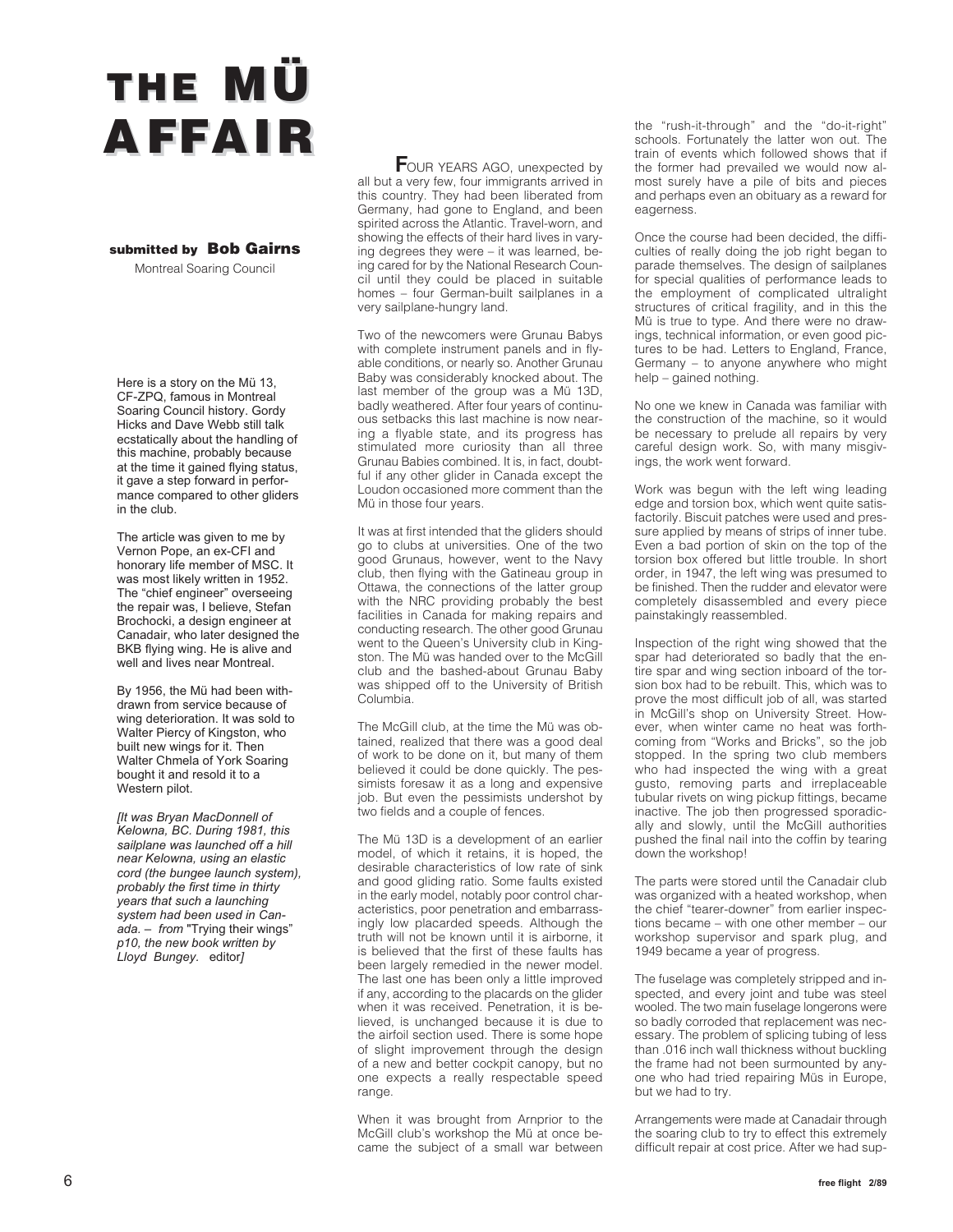plied and fitted the new parts, Canadair built a Rube Goldberg structure of 2x4s, piano wire and turnbuckles around, in and on the fuselage, and assigned two of their best welders to it. In eighty hours of hysterical welding and straightening the job was finished. (The bill? \$234.68 for six welds.)

All control cables, fittings and pulleys were renewed and reinstalled. The seat was rebuilt, a new instrument panel made and the fuselage was ready for covering. However, on account of its rather odd shape, outside professional help was decided upon to maintain the constant standard of top workmanship. (Cost \$40 plus five gallons of dope, three gallons of thinner.)

We were now into 1950 and the fuselage. ailerons, rudder, elevator and right wing were finished. The repair of the butt end of the right wing spar had been slowly progressing. Ribs had been built and much talking had been done but the time for taking a deep breath and wading in had arrived.

And now we were in the era of finding a succession of new and unexpected weak spots. The "unkindest cut of all" occurred when we found that the skin of the horizontal stabilizer would peel off as easily as a banana skin. Since this was a stressed-

skin part, a jig had to be made to hold the components in shape while it was reskinned. Then the skin and structure had to be redesigned so the skin could be applied in eight sections instead of the original four. Extreme care had to be taken in the clamping and attaching of skins so that bonding could be attained without collapsing the very light inner structure.

Another example of the difficulties entailed in maintaining the low weight of the original was the replacement of the spoiler torque tube. This tube runs through the wing, butts against and locks into the fuselage spoiler controls at one end and becomes the axis about which the spoiler/air brakes revolve at the other. This tube was

badly corroded throughout its length, especially at the bearing points. It was replaced with the lightest possible tubing available capable of handling the loads. Even at that we found that its weight was twice that of the part removed.

It had once been believed possible to have the Mü ready for the St. Eugene Meet in 1950. Now we were hoping that it would be ready for Kitchener in 1951. All repairs to the wing roots were finished. The problem of the tubular rivets to attach the pick-up fitting to the spar had been surmounted by using specially machined bolts. In all, about five hundred hours had been spent designing and building ribs and spar sections and in gluing and

assembling. It only remained to reinforce the spoiler boxes where they had been exposed to the weather, the plywood cover was removed – and there was the same old story. The whole area was so badly weathered that the laminations in the rear of the upper capstrip of the main spar had separated from it, leaving us a weak sparred, worthless wing.

Every method of salvaging the spar by rebuilding, splicing, etc. was suggested and rejected until we hit upon the scheme of injecting catalyst and glue by means of a pressure bottle attached to a "U" tube and hypodermic needle.

The suspected area was marked and small holes were pierced between the laminations, using an unfluted fretwork drill, about 1-1/2 inches apart along the weakened section, the needle was inserted and the valve opened, so that the catalyst was forced into the hole and along the laminations. The defects were found to extend much further than suspected, because the catalyst shot out of the spar inches beyond the last drill holes. Succeeding areas were then drilled and injected until no further run-out occurred. This "pierce and inject" method was used to test other suspected areas, but the rest was found to be quite sound.

wings were sent by trailer to Ottawa.

The structures group at NRC took our spanwise loading figure of 4.67 "g" (about one ton) and worked out a chordwise distribution for it. Silence prevailed until Thursday at 1030 pm when a radio message from them told us the wings had passed the test. We certainly want to thank Mr. Parkin, the director of the Aeronautics Establishment, and his staff for all their help. Mr. Parkin even came down from Ottawa on a Saturday afternoon to let the "retrieving party" claim the glider.

With the Mü back in the workshop and all the faith and labours proven by NRC, the last lap is ahead. A man with a great deal of experience on this type of work has been engaged, and he will spend his full time on it.

Of the total cost to date, the portion of the bad news covered by invoices is as follows: plywood \$102.60; glue \$12; dope \$100; fabric \$67; covering (labour) \$40; welding \$234.68. The total comes to \$556.28, but we expect the \$234.68 may be reduced by Canadair to \$100. These figures don't include transportation costs, or items like wood, nails, tape, etc. And so far the job has absorbed well over 1000 manhours. All this on one machine without even getting it off the ground.



The glue was injected in the same manner in the same holes as the catalyst, but with a different needle. The catalyst, with the heat generated by hundreds of pounds of air pressure, solidified the glue almost immediately. The whole area was clamped and a very satisfying squeeze-out of glue occurred.

In spite of the success of the gluing it was felt that a static test was necessary to be sure. The loading was worked out in detail and many ideas were put forward for static testing. When "Chem" suggested that the NRC might do it, they were contacted and agreed. The spoiler area from the spar to the opening was completely covered with plywood, some cleaning up was done, and the fuselage and

### **time around 1955.**

Now that they can look back on the long months of work, the boys who have been sweating at this project realize that they might as well have put their time into building a new machine, but it got to the point quite early in the project where it always looked easier to go ahead and finish, than to quit and start something else. Only as they progressed did the new Jokers turn up in the pack. Now that there is at least some real promise of the job winding up in a few weeks, there are a few faithful, sweaty, calloused palms itching for the feel of the controls with a very well justified and proprietary sort of yearning. The sigh of ecstatic satisfaction that goes up when the Mü is towed off the first time will make the pilot think he is taking off downwind. •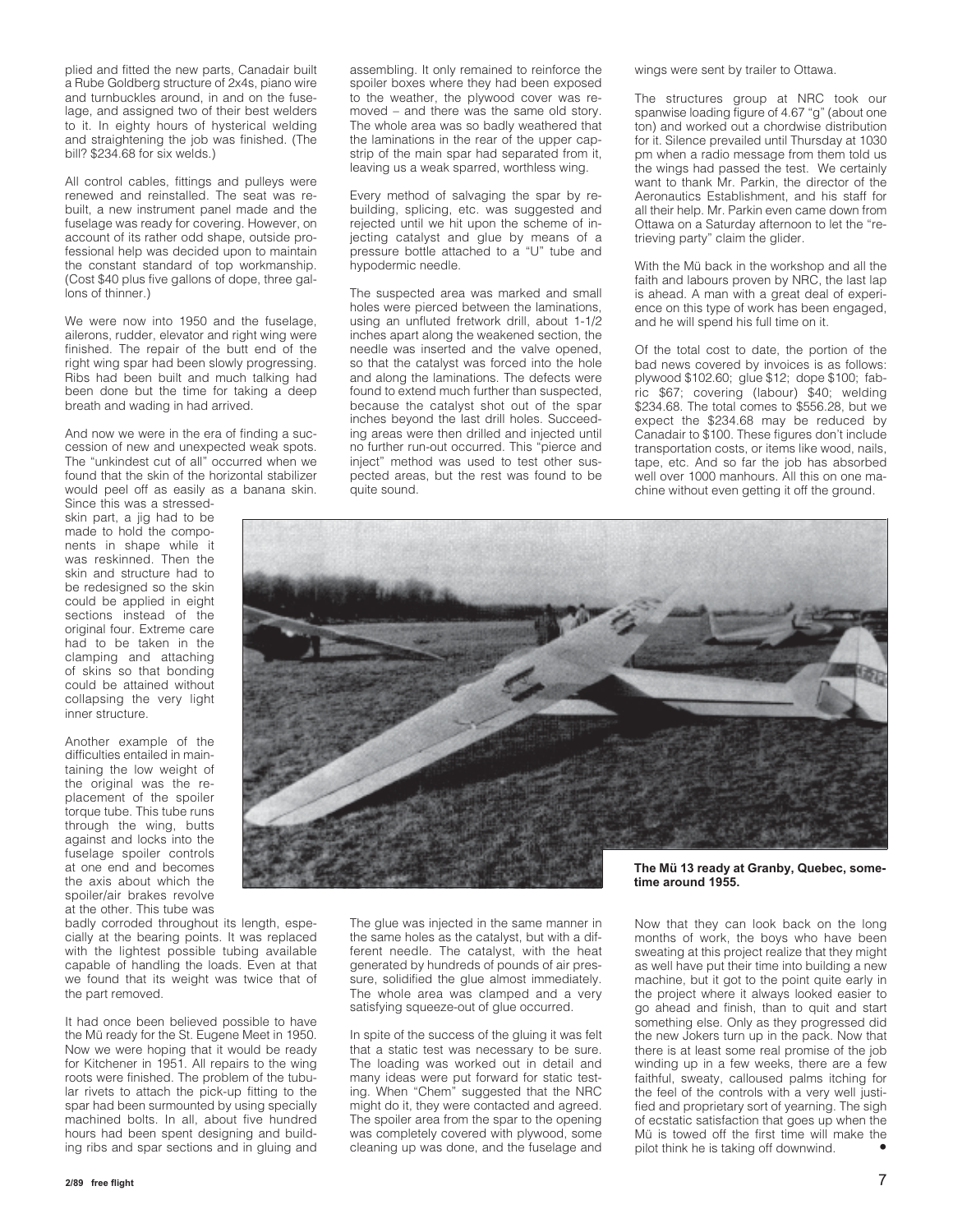## **HUMAN ERROR HUMAN ERROR**

HUMAN ERROR IN AVIATION CAN BE DELIBERATE,

INADVERTENT,

OR REFLECT EXPERTISE

### **Dr. Carlton E. Melton**

ICAO "Bulletin", Oct 1988

**"T** HERE ARE TWO kinds of pilots – those who have landed gear up and those who will." This cynical old saying trenchantly makes the point that erroneous behaviour is inherent in all pilots. Maybe everything has been said on this subject that can be said; but, maybe some new perspectives can still be offered.

To me, pilot error is not a one-dimensional concept. At the peril of adding to an already lengthy taxonomy of error, I distinguish at least three broad categories:

- **Deliberate errors** which encompass conscious, intellectual decisions to carry out imprudent acts, such as a flight into known severe weather, or in an aircraft with known defects, or both.
- **Skill errors** which are those engendered by inadequate training and/or experience.
- **Inadvertent errors** which involve indecision, confusions, reversals, forgetfulness, negligence, etc. exemplified by gear-up landings and confusion of controls.

The generally accepted, traditional single remedy for all errors is more training. However, no amount of training in flight maneuvers and procedures will cause an immature individual to make a mature decision. Anyone who deliberately flies into known severe weather does so not because of ignorance but because of a personal defect.

Supplied with the same data, some people will make good decisions and some will make bad ones. "I did it against my better judgement" is a comment that affirms an awareness of erroneous behavior and a conscious decision to go ahead anyway. Pilots are not much different from automobile drivers in thinking that accidents happen to other people but not to themselves, an attitude called "self serving bias." Indeed, people's attitudes vary widely regarding attribution of cause for life events, ranging from those who feel personally accountable for their actions to others who believe that luck, fate, divinity or destiny determines what happens.

Wichman and Ball**<sup>1</sup>** , human factors researchers, classified such beliefs under the term "locus of control". People who feel personally responsible for their acts are said to have an internal locus of control; those who feel that outside forces determine what happens have an external locus of control.

Wichman and Ball found that general aviation pilots as a group were somewhat more internalized in their locus of control than were non-pilot comparison groups. However, pilots expressed self-serving bias (internalizing successes, externalizing failures) in the feeling that they were better-than-average pilots and less likely than their peers to have an accident.

These psychological concepts generally delineate some of the dimensions of maturity in that they speak to people's capacity for selfdeception and delusion. The pilot who should be watched most carefully is the one who offers his accident-free flying history as evidence that he is accident-proof. The longer he goes without an accident, the more he

A germ of self-serving bias is in us all; as a denial mechanism, it is a trace ingredient of self-confidence.

thinks he is unlikely ever to have one. This primitive probability theory reinforces selfserving bias and leads to delusions of invulnerability. Regardless of his flying history, a pilot must exercise the same caution every time he flies because the potential for a human error accident is always there.

The germ of self-serving bias is in us all; as a denial mechanism, it is a trace ingredient of self-confidence. Safety must lie in the middle ground, where people are confident of their abilities but knowledgeable about their limitations and are able to recognize and admit that there is always room for improvement.

#### **Deliberate errors**

I have examined reports of 6691 civil aviation accidents and incidents not related to equipment failures that occurred over the twoyear period of 1981–1982. There was sufficient information in the reports regarding cause to allow their categorization according to type of error. About half (3300) of the occurrences resulted from poor decision-making and 22% of that portion involved fatal accidents, accounting for the loss of 1602 lives. In other words, the way each of those pilots thought about flying, involving a conscious decision to take risks, was the proximal cause of over 1600 fatalities.

In his book, "The Love and Fear of Flying", Douglas Bond**<sup>2</sup>** , a World War II US Army Air Corps psychiatrist, explains deliberate risktaking behavior in terms of the deeper psychiatric symbolism of flight. Bond points out that subconscious aggressive and sexual motivations may be the drive for risk taking. Although he was writing about World War II combat pilots, much of what Bond says is relevant to unsafe civilian flying of the present time. (A fighter pilot's victory roll over an airbase in England in 1944 is ancestrally connected with the buzzing of a girlfriend's house by a present-day pilot.)

Bond wrote: "The temptation to defy death constitutes a very common disciplinary problem among pilots and contributes heavily to 'pilot error', which is the most frequent cause of aircraft accidents." Later, in referring to pilots who often seem to treat death as a kind of living rival, Bond says, "Here one can see plainly the anthropomorphization of death into a living, threatening father who dwells appropriately in the sky. Every dangerous success ... mocks the authority and power of the father and brings reassurance of omnipotence ...'

A remedy for deliberate errors in civil aviation that is totally effective will probably never be found, although there is evidence that a dedicated attack can yield near-perfect results. It has been reported by A.F. Zeller **<sup>3</sup>** , a human factors researcher, that the US Army Air Corps in 1943 lost more pilots in non-combat flying than were lost in battle (3426 vs 2392). Consequently, a flight safety program was ordered that, together with improved equipment and reduced flying activity in the postwar period, cut the yearly number of major accidents from 20,389 in 1943 to 1555 in 1947.

Peer pressure, according to Zeller, has been identified as an important determinant of pilot behavior; post-accident analyses have indicated, however, that performance is directly related to the expectations of the group. "If the social climate is one where adherence to discipline and procedures is the accepted standard and where deviates are ostracized, then precision accomplishment can generally be anticipated," Zeller asserts. "On the other hand, if the social atmosphere is one where violations and deviations are the accepted norm and are not only condoned but rewarded, then this kind of activity can be expected."

Total system management is possible in the military services, but in the civil sector the only available actions are regulation and education, distinctly distant runners-up to total system management. Civil aircraft accidents are investigated, but such investigations frequently provide little more than a chronology of destruction, with external co-factors such as weather identified as the probable cause. A dreary fact is that accident investigation does not necessarily prevent accidents; year in and year out, accidents are attributable to the same repeated causes.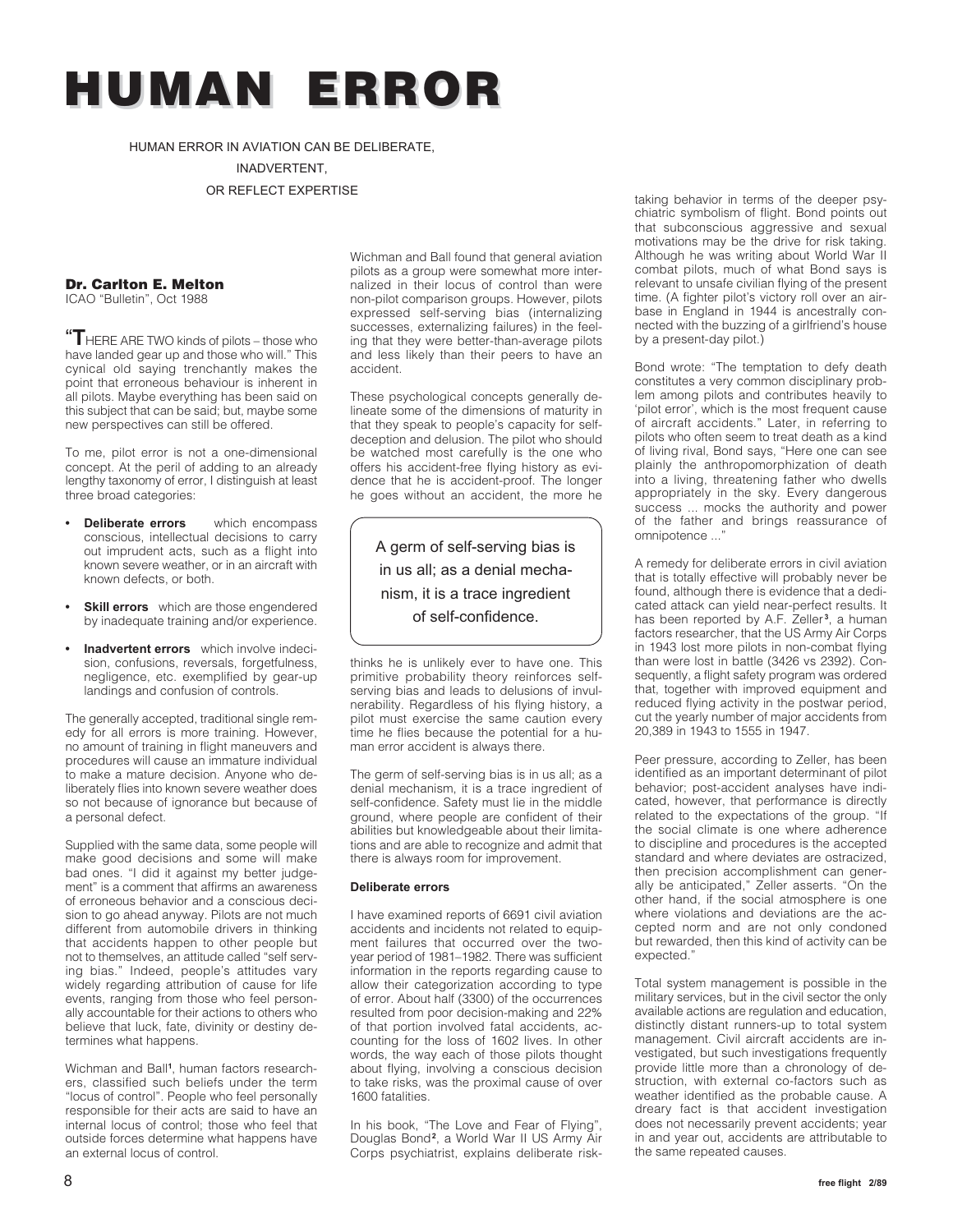#### **Skill errors**

The second most common cause of accidents in my sample was skill deficiency, accounting for 2392 accidents or 36% of the total: of these, 235 were fatal accidents resulting in 371 deaths.

Skill enhancement through directed training and skill maintenance through regular practice are the only true remedies for skill-related accidents. However, the biennial flight review is the only time many US pilots depart from the takeoff-climb-cruise-letdown-land routine. Most of the time such a routine suffices, that is, until an emergency occurs, then lost skills are sorely missed. When you think about it, just about all aviation training is directed toward skill assessment. The paradox is that a pilot's skill is usually mentioned only when he extricates himself from a situation he instigated by an earlier bad decision.

#### **Inadvertent errors**

This third error category includes those that are inadvertent – the type of behavior for which many people reserve the word "error", preferring instead to use descriptors such as human factors, mistakes, blunders, lack of judgement, recklessness, inexperience, or earthier terms, for my other two categories.

These errors are intriguing but, at the same time, they are the least significant from the standpoint of loss of life. In fact they account for only 25 deaths in 999 accidents out of the 6691 total number of accidents in my sample. They are interesting also because they provide some insights into the workings of the error-prone human mind.

The brain, of course, is the anatomical correlate of the mind and is organized in much the same way as a large corporation. It is hierarchical in nature with mutually dependent areas of delegated responsibility (departments) that normally communicate freely with one another. Higher level conscious brain function is analogous to top management; it cannot be bothered with small details, so it merely sets policy or declares intentions. Execution of the declared policy is turned over to lower, largely subconscious echelons.

Sometimes the intention is not clearly stated and sometimes communication between different areas is faulty, resulting in a variety of erroneous acts such as slips of the tongue, word reversals, tangled speech, confusion of controls, etc. Unless one chooses words carefully and speaks slowly, one does not know in advance exactly what words will come out. So-called Freudian slips are familiar to everyone; and sometimes what does come out can be embarrassing.

Inadvertent errors can be subcategorized according to the particular confusion that results. Donald A. Norman**<sup>4</sup>** has summarized some of these concepts. He identifies description errors as being those that result when the brain lays out the wrong plan.

Consider the following actual occurrence. A general aviation pilot, 8 km from the airport, requested runway 21 because of the prevailing wind instead of the assigned runway 17. The tower approved and noted that the last 900 metres of runway 21 were closed for construction. The pilot erroneously understood that the first 900 metres were closed and



"There's probably a lesson to be learned here – never, ever land where your action could be misinterpreted by 9000 buffalo!"

was chagrined to find on short final that he was high and had less than 750 metres of open runway. Nevertheless, he negotiated a successful landing because of the strong headwind.

The pilot made this error because he described the situation vaguely to himself – "All of the runway is not available." Memory was searched for a recent similar experience and came up with a scene calling for construction on the first part of the runway. "First" and "last" parts are easily confused because they are both remainders of the runway. Attention was divided among other concerns and tasks (turbulence, strong wind and dust-restricted visibility) that overloaded higher levels of the brain, causing it to envision the wrong part of the runway as usable.

Selection errors, like description errors, occur because the mental description of the task is vague. Take the case of the pilot on an IFR flight plan who was asked by the enroute control centre for his estimate to the next fix. The pilot was unprepared and totally discomfitted, so he lowered the landing gear. The conscious brain sounded a non-specific alarm and subconscious levels selected a specific action to forestall the thing most feared by that pilot – landing with the gear up.

Another case involved a pilot who left the wheels of his Bonanza extended to save wear on the gear motor and other moving parts while he practised touch–and–go landings. When he called it a day and came in for his final approach, he raised the gear and landed with the wheels up. He even used the GUMPS mental checklist (gas, undercarriage, mixture, props); when he came to the U for undercarriage, he moved the gear handle the only direction it would go — up!

Capture errors occur when something triggers a habitual response. I take the same route frequently that involves a right turn to go north on an expressway. On more than one occasion when I intended to go south, I have found myself entering the northbound ramp. My behavior was captured by a strong habit.

These inadvertent errors can be reduced by strategies designed to bring their occurrence into consciousness. Such strategies go by the name of "forcing functions" and are known to pilots as checklists, warning horns, lights, taped commands and stick-shakers. Of these devices, good printed checklists are probably the most effective in preventing errors of neglect, forgetfulness and confusion.

There is evidence that many human errors die aborning; that is, they are detected and corrected before they become apparent in some observable act. One psychologist has estimated that four errors are thus thwarted for every one that is apparent. In the United States, the National Aeronautics and Space Administration found a crew error rate of 11.4 per hour on a simulated New York to London flight. Thus, it can be seen that the normal brain is mostly an error-making, error-detecting and error-correcting organ. Sometimes it fails to detect and sometimes it fails to correct.

**continued on page 11**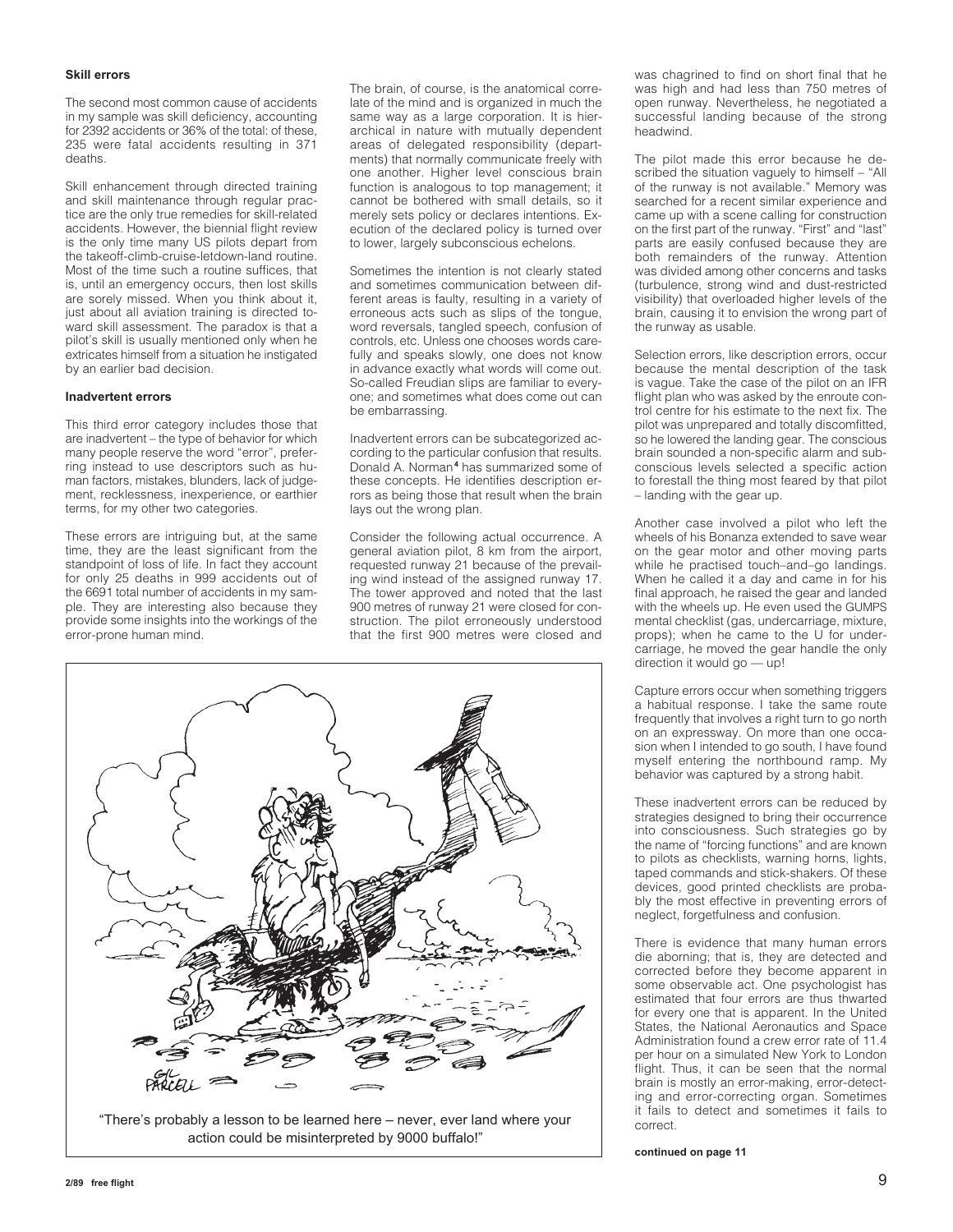## **FLYING WITH THE RIGHT BRAIN**

**Ian P. Mcfall** West Wind, Jan 89 **I**'VE BEEN FLYING GLIDERS for fifteen years and up until very recently always approached the entire process from an analytical point of view. Oh, yes ... I conduct the mechanics of flight by instinct. I don't have to think about making pitch changes to control airspeed or holding the bank angle against a sudden surge under the inside wing; that all happens by "instinct".

But, all the time my instincts are "controlling" the glider I am furiously analyzing where the centre of the thermal is based on frequent glimpses at the vario and (hopefully) the continuous pressure in the seat of my pants. "Roll out a bit towards the ridge – five or six seconds – roll in again. That's better. Now we've got three knots all the way 'round," I say to myself.

Analyze, analyze, analyze. Meanwhile, a peabrained turkey buzzard is climbing at ten knots just 300 yards away. If nature hadn't blessed him with a pre-frontal lobotomy, he would be thinking to himself, "I wonder why that big white turkey is circling in that crappy lift over there?"

Not to be outdone, I move to the better lift instinctively selected by my feathered competitor. "Better," I say to myself as the vario swings past eight knots. I get to 12,000 feet where my computer says I can head out (over "forbidden" terrain, of course) and then I do some more analyzing.

"Let's see," I say to myself, "the winds aloft were supposed to be 270 at 15 knots; seems a bit more northerly than that to me. Yeah, the cows are facing north (some of 'em are, anyway), and the ripples on the lake look like it's north. In that case the Greenback Mountains should be working."

I head across the valley; I should be able to make it with 2000 feet to spare. A little voice somewhere says "This is not a good idea," but I put it down to my usual fear of striking out into the boondocks. "Gerlock," I call it – named after my state of mind on a particularly spine-chilling flight from Minden to Gerlach and back a few years ago. You know the state: the brain freezes, the bladder shrinks, and you chant to yourself, "Why am I doing this; why am I doing this?"

I cross the valley in 1000 fpm sink and reach the Greenbacks 500 feet below the ridge line. The little voice says "I told you so," and I swear that the turkey buzzard whose thermal I join is the same one I saw earlier. I can tell by the supercilious look on its face. I'm not climbing, he is. "There's better lift in the canyon," says the little voice. "No way," I say to myself as I quickly "analyze" the local terrain for sources of heating – look for signs of the wind direction at ground level. Analyze, analyze, analyze.

"Go now, before it's too late," says the voice, and I dash down the ridge to the canyon. Wham! Six knots of turbulent thermalized rotor. Ten minutes later I see that turkey buzzard below me. That feels good.

"You should listen to me more often," says the little voice, "I will, I will. Just get me home!"

This kind of situation must happen to every glider pilot at some time or another where an "instinctive" reaction pays off when analysis has failed and, frequently, when analysis says the instinct is wrong. I'm not suggesting that we all get pre-frontal lobotomies and start charging around the skies driven by primordial instincts (some pilots I know already do that, but I won't name names). Nevertheless, instincts are sometimes right.

The reason that instinct can sometimes pay off is, I think, related to "split brain theory." This modern theory of the brain is very complex, but basically it suggests that the left brain (which controls the right part of the body) controls our speech functions, writing, arithmetic, and generally our "analytical" processes. It is like a "serial computer."

The right brain, on the other hand, is more of an "analog-parallel processor," which is involved in the creative processes, is almost totally involved in dreaming and dominates most "instinctive" activities like athletics or playing a musical instrument. A good illustration of the way the right brain and left brain interact is to ask a good "left brain" racquetball player "Where do you put your thumb on the racquet?" This simple ploy is guaranteed to ruin their game for hours because it makes them think consciously about what they're doing. It works; I've tried it (I'll do anything to win a racquetball game).

Experiments have shown conclusively that 90% of both right and left handed people have this same division of brain functions. Orsten and Gaalin of the Langley Porter Institute in San Francisco also determined that in "normal" people brain wave activity shifts from the left to the right hemisphere as the subject shifts from analytical to synthetic intellectual activities. In a normal person, the right hemisphere exhibits the alpha rhythms of the "idling" state while the person is doing arithmetic exercises.

Orsten offers an interesting analogy to explain why modern man now has so much contact with the left hemisphere functions and so little with the right. He suggests that our awareness of the right hemisphere functions is a little like our inability to see the stars in the daytime. The sun is so bright that the stars are invisible even though they are still present. When the sun sets we are able to perceive the stars.

In the same way, the brilliance of man's most recent evolutionary accretion, the verbal abilities of the left hemisphere, obscures our awareness of the functions of the intuitive right hemisphere which in our ancestors (and perhaps that turkey buzzard) must have been the principal means of perceiving the world around us.

So when things are not going too well in the air, it may be that your left brain has just got it all wrong. Sit back, relax a bit, and let the stars come out. Your intuition may know something you don't.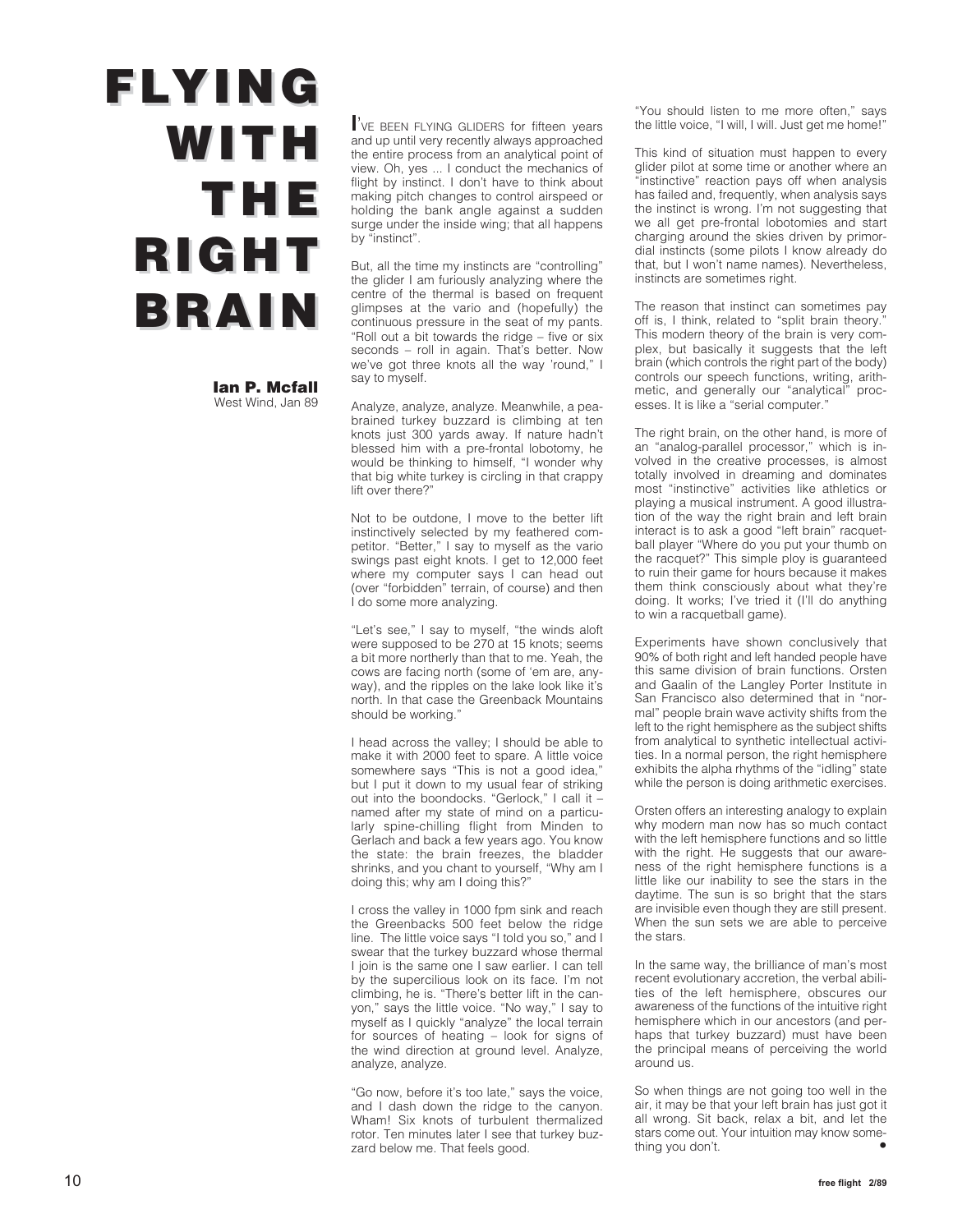#### **Human Error**

**continued from page 9**

The rate of occurrence of externally observable errors may be influenced by modulators of error that either increase or decrease the level of arousal of the brain and, therefore, alertness. Stress, fatigue, drugs (including alcohol), workload, etc. are culprits frequently identified as causing error when, in reality, they are modulators that allow inherent errors to become manifest.

Errors are commonly judged by their consequences. It is usually said that an error has occurred if the outcome is negative, meaning that something bad happens. However, if the outcome is inconsequential or even positive, then it is assumed that an error has not been committed — we have a vocabulary for dealing with these latter situations. We say, "No problem," "Forget it," or "He came up smelling like a rose." Shakespeare also contributed, "All's Well That Ends Well."

This manner of thinking about error was brought home to me by a personal experience. I keep similar plastic bottles of glue and eyedrops on my desk. One day I intended to put some glue on a recycled stamp, but I got the more frequently used eyedrops by mistake — a typical capture error. There was no harm done; I swore a little, wiped off the eyedrops and applied glue as I originally intended. But, consider a slightly different scenario. Suppose I had intended to put eyedrops in my eye but had gotten the glue instead. In the first case I was inclined to say, "No problem"; the second case may have necessitated an emergency trip to an ophthalmologist.

For another example with a slightly different twist, consider the Western Airlines DC-10 crash in Mexico City on 31 October 1979. The crew committed a rather common inadvertent error. They made an approach to the wrong runway – 23L, which was under construction, instead of 23R. A dump truck on the runway made a catastrophe out of what otherwise would have been only an embarrassment.

Random and unpredictable external factors such as the dump truck often determine the outcome of errors committed many times previously without discernible consequences. Aviation incident reports do not give us any idea of true error rate because they only report negative or potentially negative outcomes that represent an unknown fraction of total errors.

Errors do not always have negative consequences; they may even have positive outcomes. Lindbergh's transatlantic flight in 1927 is a case in point. By his own statement, he did not sleep the night before the flight. He took off in a heavily–loaded aeroplane from a soft field, became lost, flew into icing conditions, and experienced extreme fatigue; yet, he landed safely in Paris. If he had not made it across the ocean, no doubt there would have been endless cataloging of the errors he made. One could probably argue effectively that heroes are people who have made conspicuous deliberate errors that have had such positive outcomes.

Safety is usually one of the expressed justifications for system improvement; but, let us face facts — such improvements are really made mainly to enhance utilization of the airspace. Some of these so–called improvements have actually made the system more, not less, vulnerable to human error. Although their reliability is greatly increased, the greater mass and size of modern jet airliners have made their operation more critical than was the case with their piston-driven predecessors. Certainly, the negative consequences of human error are much increased in the big commercial jets.

In the mid-air collision of a TWA Constellation and a United DC-7 over the Grand Canyon in 1956, 128 people perished; 583 people were killed in the collision of the KLM and Pan American 747s on Tenerife's Los Rodeos airport in 1977. That is a casualty inflation rate of 355% over a 21-year period. Both accidents are believed to have been caused by human error.

In our present-day system when failure of the machinery is rarely the cause of an accident, safety, in my opinion, can be equated with tolerance for human error which translates into time available for selection and exercise of options. Because the terminal event in an aircraft accident is a collision (fires and inflight breakups possibly excepted), the separation of aircraft and object — usually Earth or another aircraft — is the prime safety consideration. As separation becomes less, time for selection and exercise of options becomes correspondingly less. For this reason, many accidents involve the approach and landing phases of flight; as closure with the ground takes place, the availability of and time to exercise options, decrease and human error of all types becomes more critical.

The bottom line is that the present fairly stable accident rate is primarily due to undesirable human behavior. This morbidity, in theory, could be reduced by stringent police-like governmental action that would serve mainly to restrict use of the airspace to an elite few. Such governmental action would be inconsistent with generally held concepts of liberty and, thus, would be unacceptable.

Enforcement would certainly be terribly expensive. The only practical and acceptable solution lies in enhanced education and persuasion in an attempt to imbue pilots with a mature attitudes toward flying. If the present accident-rate resistance level is to be penetrated, greater effort is called for to reach pilots refractory to existing safety programs.

Every pilot will have to exert peer pressure to encourage compliance with safe flying practices, including objectivity and restraint in decision making, in the scrupulous observance of all regulations and procedures, in thorough preflight inspection of the aircraft and in preflight introspection about one's present condition and capability to carry out the flight, by constant inflight vigilance and, especially, in the use of good printed checklists. Such self-discipline would go a long way toward mitigating the effects of human error.

On the hardware and procedural side, human error can be mitigated by ensuring that changes intended to promote system utilization do not reduce tolerance for error. Only those changes that provide increased tolerance for error can legitimately be called safety improvements.

Without consideration of these human factors, the present accident rate can be expected to continue indefinitely. •

(1) Wichman, H. and J. Ball, "*Locus of Control, Self-Serving Biases and Attitudes Toward Safety in Gen-eral Aviation Pilots*", Aviation, Space and Environ-mental Medicine, 54: 507-510, 1983.

(2) Bond, Douglas, D., *"The Love and Fear of Flying"*, International University Press, New York, NY, 1952.

(3) Zeller, A.F., *"Three Decades of USAF Efforts to Reduce Human Error Accidents"*, AGARD Conference Preprint No. 264, 1978.

(4) Norman, Donald A., *"Post-Freudian Slips"*, Psychology Today, April 1980.



- May 20-26, **SAC Eastern Instructors Course,** York-Arthur Gliding Club. Note that 20-22 May is the long weekend. Course coach: Paul Moggach (416) 656-4282.
- Jun 4-10, **XC camp**, Edmonton Soaring Club, teaching basics of XC. BBQ 10 June. Contact Jack Despres (403) 487-7317 or Neil Bell 481-6664.
- Jun 11-17, **XC practice,** Edmonton Soaring Club, task setting with assistance of coach. Contact as above.
- Jun 24-2 Jul, **Western Interprovincial Soaring Contest,** Claresholm, all-POST and handicapped, exploring new rules and scoring, should be fun – more details out soon to western clubs and known competition pilots. Others interested may contact Tony Burton (403) 625 4563.
- Jul 11-20, **Canadian National Gliding Championships,** Rockton, ON. Practice 8-10 July. Contact Helmut Buchholz, 2362 Shaver Road, RR2. Ancaster, ON L9G 3L1 (416) 648-5433 (H), 575-1666 (B).
- Jul 29-7 Aug, **Cowley Summer Camp,** great soaring and camping at Cowley airstrip at Canada's biggest soaring event. A Master Coach Cross-Country Clinic held concurrently. Cu Nim and ESC gliders available to visitors on arrangement with club. Terry Southwood (403) 255-4667.
- Aug 7-12, **SAC Western Instructors Course,** Hope, BC, hosted by Vancouver Soaring Association. Instructor coach: Mike Apps (403) 436-9003.
- Sept 2-4, **Mountain Soaring Camp,** Fairmont Hot Springs, BC airport. Spectacular soaring in the Rockies, organized by Alberta Soaring Council, contact Tony Burton (403) 625-4563.
- Oct 7-15, **Cowley Wave Camp,** for first time extended through two weekends for a better opportunity to catch the wave. Club ships available as mentioned above for Summer Camp. Organized by Edmonton Soaring Club, contact Buzz Burwash (403) 465-2394.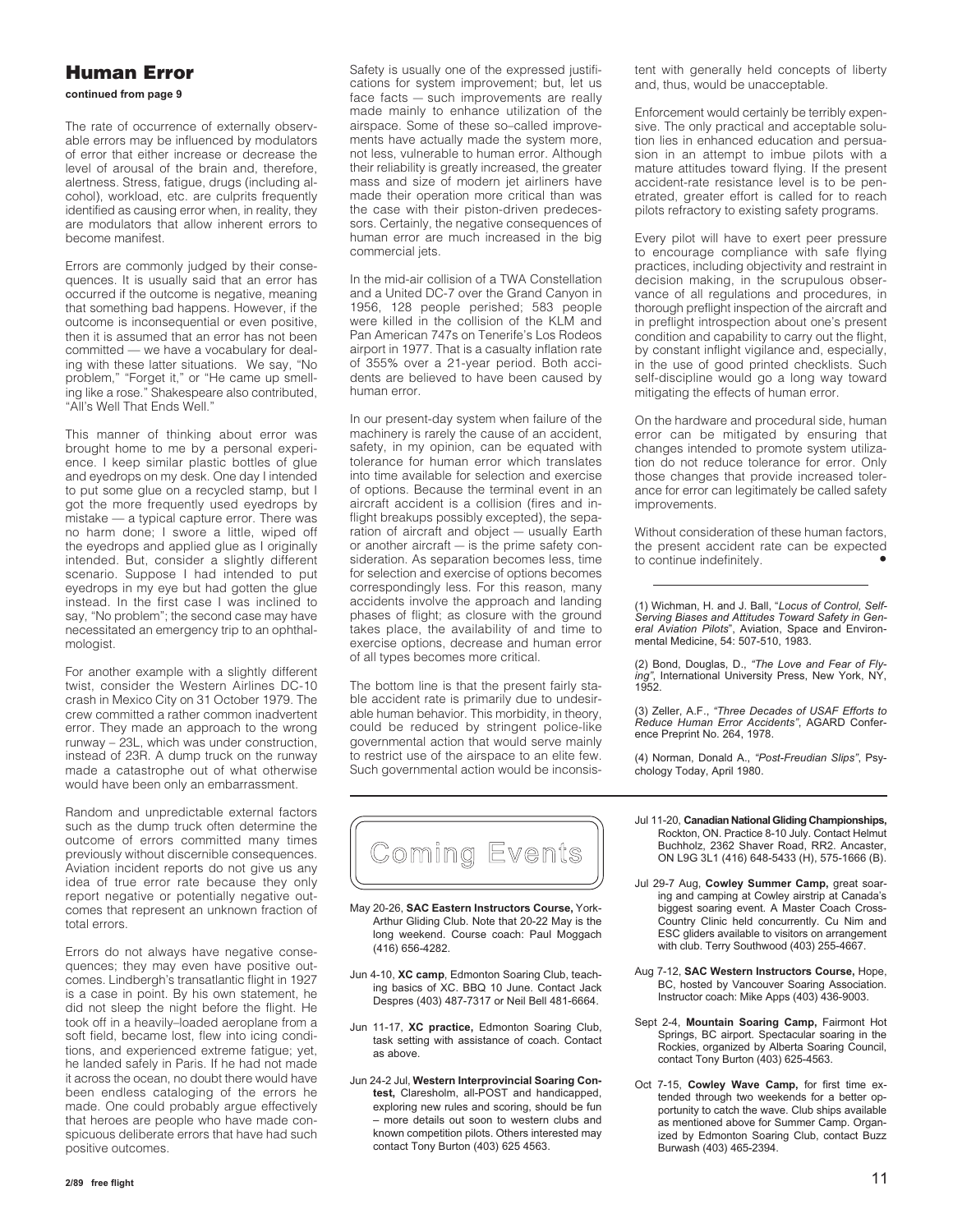### **THE CONTEST CONTEST LETTERS LETTERS REGISTRY REGISTRY**

#### **Robert Binette**

Contest Letters Chairman

#### **Rules**

**Les Règles**

**Purpose** Contest letters are used to facilitate identification at start and finish lines. They are also used as an aid in assignment of takeoff order, sailplane marshalling at the takeoff line, and in scorekeeping.

**Assignment of letters** Only SAC members will be alotted contest letters. These will ordinarily stay with the sailplane on a permanent basis, independent of ownership. Transfer of particular letters to another sailplane will be permitted provided that:

- 1 the letters are obliterated on the original sailplane, and
- 2 SAC is notified in writing of the transfer.

Letters may be reserved to a SAC member who, in the near future. intends to own a sailplane. The inscription of these letters in the registry will be dated and, after a period of two years, if the inscription is not renewed by the member, it will be considered abandoned and will be removed from the registry.

**Form** One or two-digit numbers may be used as well as two-letter contest letters, or a combination thereof as alphanumerics.

**Placement** On the underside of right wing and on both sides of vertical tail surface.

**Design** Contest letters shall be as large as possible in the shape of block letters and numerals such as those used for Ministry of Transport identification.

#### **Permitted contest letters**

AA to ZZ, 1A to 9Z, A1 to Z9, and 1 to 99 (The  $\pi$  and ∑ already in use are only tolerated). An old rule excluded the "I" and "1" in a combination of two letters or digits. We removed this rule after consulting our fellow contest pilots. In Europe, they use any combination of I, 1, zero, O, and do not get mixed up, even with the impressive amount of sailplanes. Here, it would be very surprising to see on a flightline at the same time Alpha India, Alpha One, or India Oscar and Ten. If this happens, the likely confusion will be eliminated by the singularity of the situation.

**Objet** Les lettres d'appel ont pour objet de faciliter l'identification des planeurs à la ligne de départ ainsi qu'à la ligne d'arrivée. Elles servent également lors de l'attribution des positions sur la grille de départ, lors de marquage des points etc.

**Attribution des lettres** Seuls les membres de l'ACVV peuvent enregistrer des lettres d'appel. Celles-ci seront assignées en permanence à un planeur sans égard au propriétaire de celui-ci. Par contre, le propriétaire du planeur pourra transférer ou changer les lettres d'appel pourvu que:

- 1 les lettres soient effacées du planeur en question et que
- 2 l'ACVV en soit avisée par écrit.

Un membre de l'ACVV qui aurait l'intention, dans un proche avenir, de devenir propriétaire d'un planeur peut réserver à son nom des lettres d'appel. L'inscription de ces lettres au registre sera datée et, lorsqu'un délai de deux ans se sera écoulé, à moins que le membre ne renouvelle son inscription, elles seront considérées abandonnées et l'inscription sera alors retirée.

**Configuration** On peut utiliser des nombres d'un ou deux chiffres, une combinaison de deux lettres ou une combinaison alphanumérique.

**Positionnement** Sous l'aile droite et sur les deux côtés de l'empennage vertical.

**Design** Les lettres devront être le plus gros possible sous la forme de lettres moulées à la manière du Ministère des Transports.

#### **Les lettres d'appel permises:**

AA à ZZ, 1A à 9Z, A1 à Z9, et 1 à 99. (Les lettres π et ∑ déjà en usage sont seulement tolérées.) Les anciennes règles interdisaient d'utiliser les "I" et les "1" dans des combinaisons alphanumériques. Nous avons revisé les règlements et éliminé cette exigence après consultation avec nos confrères vélivoles et après avoir vérifié ce qui se fait en Europe où toutes les combinaisons sont permises sans pour cela occasionner les mélanges que les anciennes règles voulaient prévenir. Il serait d'ailleurs très surprenant de voir sur une grille de départ en même temps Alpha India, Alpha Un ou bien India Oscar et Dix. Et si cela se produisait, la singularité de la situation ferait d'elle-même disparaître la méprise.

#### **Current registered letters / la liste des lettres enregistrées à date**

You will notice some inaccuracies, corrections are welcome. Toute précision ou correction ou suggestion sont bienvenues.

AC FRNN HP-11 Allen B. Clarke<br>AJ GDPJ Jantar Ray Richards AJ GDPJ Jantar Ray Richards<br>AL GAJS Duster Christian Aubu AL GAJS Duster Christian Aubut<br>AM FSIR Std Cirrus Alex Krieger AM FSIR Std Cirrus Alex Krieger<br>AS GAUL PIK-20 Ariadne Soal BG GOBG Diamant 16.5 Peter F. Flanagan<br>BJ FBMK PIK-20 Bernard Palfreema CB FTUB LS-1 William Roach<br>CC GJSO Jantar 2 CC GJSO Jantar 2<br>CD GBIG Astir CS77 CD GBIG Astir CS77 Bob Baptie<br>CL reserved Ursula Wies CL reserved Ursula Wiese DB réservé André Pepin<br>DC FBDC Libelle 201B Robert Binett DC FBDC Libelle 201B Robert Binette<br>DG GCTZ DG-300 Vankleek Sailp DH FZDH Skylark 3B<br>DJ reserved DJ reserved Don Jessee<br>
DP FCUM SZD 31 Pirat Paul Dorion DP FCUM SZD 31 Pirat<br>DS GADS Pilatus DS GADS Pilatus Arthur Klinge<br>DW GOMB Hornet SOSA DW GQMB Hornet<br>DZ GBZO ASW-20B DZ GBZO ASW-20B Robert DiPietro<br>EB GFEP ASW-20 Karl Doetsch GFEP ASW-20 Karl Doetsch<br>GPUB RS-15 Tony Burton EE GPUB RS-15 Tony Burton<br>EH GYRE Std Libelle Paul Puky EH GYRE Std Libelle<br>EQ GBEQ Lark IS29D2 EQ GBEQ Lark IS29D2 Denis Gauvin<br>EY GUXQ Lark IS29D2 Ian Oldaker EY GUXQ Lark IS29D2<br>EZ FFEZ Tinbus EZ FFEZ Tinbus Dave Webb<br>FJ GFBJ Jantar Std 2 Cu Nim Glid GB Jantar Std 2<br>GC reserved GJ GCGJ Jantar Std 2<br>GO GITZ LS-4 GO GITZ LS-4 Bryce Gormley<br>GP GORE PIK-20B Garv Paradis GP GORE PIK-20B Gary Paradis<br>GS GUJF Jantar Std Gilles-André t GY GINY PIK-20D Graham Midwinter<br>HG GLHG Std.Cirrus B Dugald Stewart HG GLHG Std.Cirrus B Dugald Stewart<br>HK GHDR Jantar Std 2 Hermann Ksanc HK GHDR Jantar Std 2 Hermann Ksander<br>
HP FHPI HP-14 High Performance HY FWSE RS-15 Harold Yardy<br>HZ GPHZ RS-15 Robert Merce HZ GPHZ RS-15 Robert Mercer<br>JC FKSS Phoebus C Lester Oiland JC FKSS Phoebus C Lester Oiland<br>JF FFGR Kestrel 19 John Firth JF FFGR Kestrel 19<br>JJ GXTS Jantar Std GXTS Jantar Std Garnet Thomas<br>GCJK Std Libelle Paul Jean JK GCJK Std Libelle Paul Jean JM FDFN Std Cirrus Jos Jonkers JO reserved Jim Oke JS GTGO LS-4 Jörg Stieber JW reserved John Weber<br>
KB FUXB HP-11A Bob Patterso KB FUXB HP-11A Bob Patterson<br>KC reserved Harry Pölzl KC reserved Harry Pölzl<br>KM GDXT PIK-20B ? KM GDXT PIK-20B<br>KR GTYF Nimbus 2c KR GTYF Nimbus 2c Heinz Rominger<br>KT GTBL Lark IS29D2 Rob Maheu KT GTBL Lark IS29D2<br>KW GJKW HP-18 KW GJKW HP-18 Keith Williams<br>KY FUKY Phoebus C Keith Deller KY FUKY Phoebus C Keith Deller<br>LD reserved Lawrence D LL Jantar Std Paul Anderson LM FPLM SHK-1 Peter Skensved<br>
LS reserved Bryce Gormley LS reserved Bryce Gormley<br>
LT FALT HP-14 Dixon More FALT HP-14 Dixon More<br>FFKQ Kestrel 19 Dave Belch MB FFKQ Kestrel 19 Dave Belchamber<br>MC FBON Libelle 201B Gail Oneschuk

AB GULX ASW-20 Buzz Burwash<br>AC FRNN HP-11 Allen B. Clarke AS GAUL PIK-20 Ariadne Soaring Inc.<br>BG GOBG Diamant 16.5 Peter F. Flanagan BJ FBMK PIK-20 Bernard Palfreeman<br>BW GDBW Jantar Std Gatineau Gliding Clu BW GDBW Jantar Std Gatineau Gliding Club<br>CB FTUB LS-1 William Roach DG GCTZ DG-300 Vankleek Sailplanes Ltd.<br>DH FZDH Skylark 3B Peter Sully FJ GFBJ Jantar Std 2 Cu Nim Gliding Club<br>GB Jantar Std 2 Gilles Boily GC reserved Gatineau Gliding Club<br>GD DG-300 Gever/Webb/Bennett GD DG-300 Geyer/Webb/Bennett GS GUJF Jantar Std Gilles-André Séguin<br>GY GINY PIK-20D Graham Midwinter HP FHPI HP-14 High Performance Inc.<br>HY FWSE RS-15 Harold Yardy LD reserved Lawrence Dobranski<br>LL Jantar Std Paul Anderson

Gail Oneschuk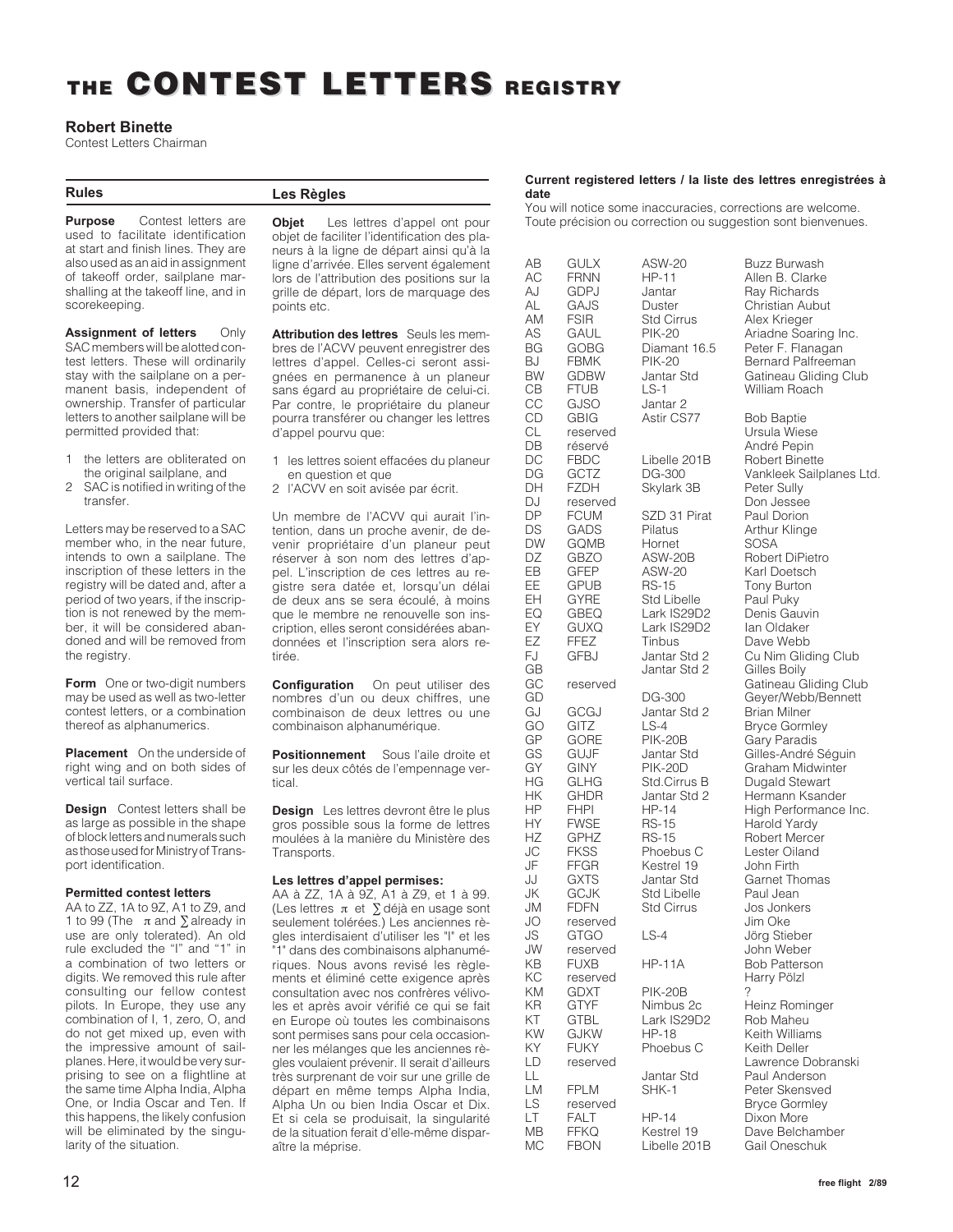| MF                      | <b>GEMF</b>         | Jantar Std 2            | Jim Feyerer             | ZZ<br>1Y       | <b>GMZZ</b>  | $LS-4$                  | Jim Carpenter                  |
|-------------------------|---------------------|-------------------------|-------------------------|----------------|--------------|-------------------------|--------------------------------|
| ML                      | <b>FKJO</b>         | Ka6CR                   | David McAsey            |                | <b>GQIY</b>  | <b>HP-18</b>            | Peter Masak                    |
| <b>MM</b>               | F-ZBH               | Grunau Baby 2           | David Fowlow            | 2C             |              | Nimbus 2c               | James Henry                    |
| <b>MO</b>               | <b>GMOE</b>         | DG-100                  | Georges Cousineau       | 2L             | <b>GORT</b>  | Open Cirrus             | David Fowlow                   |
| MZ                      | <b>GIKC</b>         | ASW-20B                 | Ulli Werneburg          | 2W             | GGWW         | ASW-20B                 | Walter Weir                    |
| <b>ND</b>               | <b>GOON</b>         | Pioneer II              | <b>Ted Lightly</b>      | 3A             | <b>GLDR</b>  | Mini Nimbus             | <b>Albert Stirling</b>         |
| <b>NG</b>               | <b>FBNG</b>         | M100-S                  | Marc Lussier            | 3B             | <b>GRKX</b>  | <b>ASW-20</b>           | Colin C. Bantin                |
| <b>NJ</b>               | <b>GPEN</b>         | <b>PIK-20B</b>          | Julius Nagy             | 3K             | réservé      |                         | Ken Couser                     |
| <b>NY</b>               | réservé             |                         | Gerry Nye               | 3Y             | <b>FRXG</b>  | Austria SH1             | Black/Officer                  |
| OB                      | <b>FZUZ</b>         | <b>ASW-15</b>           | Oscar Boesch            | 4E             | <b>GEOD</b>  | <b>Std Cirrus</b>       | George Dunbar                  |
| OC                      | <b>FBMX</b>         | Open Cirrus             | <b>Harold Elev</b>      | 4N             | <b>N184N</b> | <b>Std Cirrus</b>       | <b>Richard Cook</b>            |
| <b>OR</b>               | <b>GFOR</b>         | <b>ASW-20</b>           | Frank Vaughan           | 7G             | <b>GPRS</b>  | Libelle 201B            | A.O. Schreiter                 |
| OT                      | réservé             |                         | Guy Bourrassé           | 7Z             | <b>GVTZ</b>  | Jantar Std              | Vancouver Soaring Assn         |
| PC                      | <b>FWZT</b>         | $HP-14$                 | Paul Chevrier           | 9P             | <b>FQKE</b>  | <b>Std Cirrus</b>       | Konrad Heussi                  |
| <b>PM</b>               | GGGE                | <b>ASW-20</b>           | <b>Terry Southwood</b>  | A1             | GDZ          | <b>Discus</b>           | Ed Hollestelle                 |
| PP                      | <b>GFRM</b>         | <b>PIK-20E</b>          | F.R. Matthews           | <b>B1</b>      | <b>FAQV</b>  | <b>Std Cirrus</b>       | <b>Stewart Baillie</b>         |
| PR                      | reserved            |                         | Peter Lamla             | <b>B2</b>      | GQLB         | $HP-14$                 | Lloyd Bungey                   |
| PT                      | reserved            |                         | Peter Timm              | C <sub>1</sub> | GUJG         | Jantar Std              | <b>AVVC</b>                    |
| PY                      | <b>GHMY</b>         | Jantar Std 2            | Paul Yardy              | D <sub>9</sub> | <b>GUIL</b>  | Open Cirrus             | Dick Vine                      |
| RJ                      |                     |                         | Rick Ryll               | K <sub>2</sub> | <b>GRXX</b>  | $LS-6b$                 | <b>Wilfried Krueger</b>        |
| RL                      | réservé             |                         | Roger Laroche           | L4             | <b>FFGU</b>  | <b>Std Libelle</b>      | David Springford               |
| <b>RM</b>               | <b>FASW</b>         | <b>ASW-12</b>           | Dick Mamini             | L7             | <b>FPSQ</b>  | <b>BG 12BD</b>          | Keith Lee                      |
| <b>RP</b>               | réservé             |                         | <b>Richard Poissant</b> | M <sub>7</sub> | <b>GYMZ</b>  | <b>ASW-20</b>           | Jane Midwinter                 |
| <b>RS</b>               | <b>GTRS</b>         | Ventus b                | <b>Roland Steimer</b>   | P <sub>5</sub> | GVZT         | <b>Std Libelle</b>      | Mike Frastacky                 |
| SA                      | <b>GVSA</b>         | Grob 103 Acro           | Vancouver Soaring Assn  | R1             | reserved     |                         | Douglas Bremmer                |
| <b>SM</b>               | <b>FARE</b>         | <b>Std Cirrus</b>       | Don Russell             | R <sub>2</sub> | <b>GRRM</b>  | <b>ASW-20</b>           | <b>Rick Matthews</b>           |
| <b>SR</b>               |                     | <b>ASW-20</b>           | Dave Frank              | S <sub>1</sub> | <b>GVDO</b>  | <b>ASW-20</b>           | Larry Springford               |
| SS                      | <b>GXMO</b>         | Mosquito                | Klaus Stachow           | T <sub>2</sub> | GIZC         | $LS-4$                  | Paul Thompson                  |
| <b>ST</b>               | <b>GEST</b>         | <b>PIK-20</b>           | Dominique Bonnière      | T7             | <b>GOPN</b>  | <b>PIK-20D</b>          | <b>Bob Carlson</b>             |
| <b>SX</b>               | <b>FXSX</b>         | Jantar Std 2            | <b>Walter Herten</b>    | V <sub>1</sub> | F-AMG        | DG-400                  | Wolf Thiele                    |
| TC                      | <b>GXWD</b>         | <b>PIK-20</b>           | Mark Badior             | W <sub>2</sub> | <b>GRKW</b>  | Mosquito C              | Chris Wilson                   |
| TI                      | <b>GWTI</b>         | $1 - 35$                | ?                       | X1             | GIJO         | Ventus                  | Kevin Bennett                  |
| TT                      | <b>GYSA</b>         | $1 - 35$                | David Harper            | X <sub>6</sub> | <b>GJXG</b>  | <b>ASW-19</b>           | <b>Bruce MacGowan</b>          |
| TW                      | <b>GCTW</b>         | <b>Std Cirrus</b>       | Tom Okany               | Y3             | <b>GYYY</b>  | ASW-20CL                | Dave Baker                     |
| TZ                      | <b>GBTZ</b>         | <b>ASW-20</b>           | <b>Robert Gairns</b>    | Z1             | <b>GZMB</b>  | K <sub>5</sub>          | Danny Zdrazila                 |
| US                      |                     | Kestrel 19              | Steve Weinhold          | 11             | <b>FSNZ</b>  | <b>KW-45</b>            | Fred Wollrad                   |
| UV                      | <b>GLUV</b>         | Pioneer II              | Albert Sorignet         | 14             |              | Libelle H-301           | $\gamma$                       |
| <b>VB</b>               | <b>FCYD</b>         | Ventus b                | Hal Werneburg           | 18             | <b>GAJM</b>  | Nimbus 2                | Mike Apps                      |
| <b>VR</b>               | <b>GVRR</b>         | DG-202                  | David Marsden           | 19             | <b>FVNE</b>  | Phoebus                 | Tom Milc                       |
| <b>WK</b>               | <b>GRUR</b>         | Ventus                  | Andrew Jackson          | 22             | <b>GNBE</b>  | <b>Std Libelle</b>      | Peter Schwirtlich              |
| <b>WP</b>               | reserved            |                         | <b>Terry Southwood</b>  | 23             | <b>FXGY</b>  | Open Cirrus             | Group 79 Ltd                   |
| <b>WW</b>               | <b>FAOS</b>         | $LS-4$                  | lan Spence              | 24             | <b>GSZA</b>  | Mini Nimbus             | Hans König                     |
| ХC                      | <b>GOXX</b>         | Jantar Std 2            | X-C Flight Association  | 26             | <b>GVRS</b>  | Ventus b                | <b>Bruce Hea</b>               |
| $\mathsf{X} \mathsf{I}$ | <b>GVLB</b>         | DG-200                  | <b>Bob Gage</b>         | 41             | <b>GVES</b>  | VES1                    | Jerry Vesely                   |
| XL                      | <b>GFAI</b>         | Skylark 4               | <b>Chris Futter</b>     | 44             | reserved     |                         | Andy Gough                     |
| <b>XR</b>               | <b>GPXR</b>         | Club Libelle            | <b>Terry McElligott</b> | 52             | <b>GMSG</b>  | Jantar Std 2            | Bo Wasilewski                  |
| XU                      |                     | <b>ASW-15B</b>          | <b>Chris Eaves</b>      | 57             |              | Diamant 16.5            | Pierre Pepin                   |
| XZ                      | <b>GTXZ</b>         | ASW-19B                 | <b>Helmut Gebenus</b>   | 71             | <b>FQJS</b>  | Libelle                 | Ruth Thumm                     |
| YW                      | <b>GBYW</b>         | DG-202                  | John Bisscheroux        | 77             | <b>GPON</b>  | <b>ASW-20</b>           | Jim Oke                        |
| YΖ                      | <b>GHEU</b>         |                         |                         | 78             |              |                         |                                |
| ΖF                      |                     | Duster                  | <b>Bruno Schrein</b>    | 94             | reserved     |                         | John Brennan<br>A.O. Schreiter |
| ZQ                      | reserved            |                         | Jiri Sojka              | 96             | <b>GNZY</b>  | Mini Nimbus<br>1-23 H15 | Ruth Thumm                     |
| ZT                      | <b>GVQW</b>         | <b>ASW-17</b>           | <b>Stanley Doda</b>     |                | <b>GLYD</b>  |                         |                                |
| <b>ZX</b>               | GIZT<br><b>GTZX</b> | $LS-4$<br><b>PIK-20</b> | lan Grant               | $\pi$<br>Σ     | GVJV         | <b>ASW-20</b>           | Jock Proudfoot<br>Dave Marsden |
|                         |                     |                         | <b>Terk Bayly</b>       |                |              | Sigma                   |                                |

photo unavailable

Boris Karpoff and the DG-202 towing off at MSC.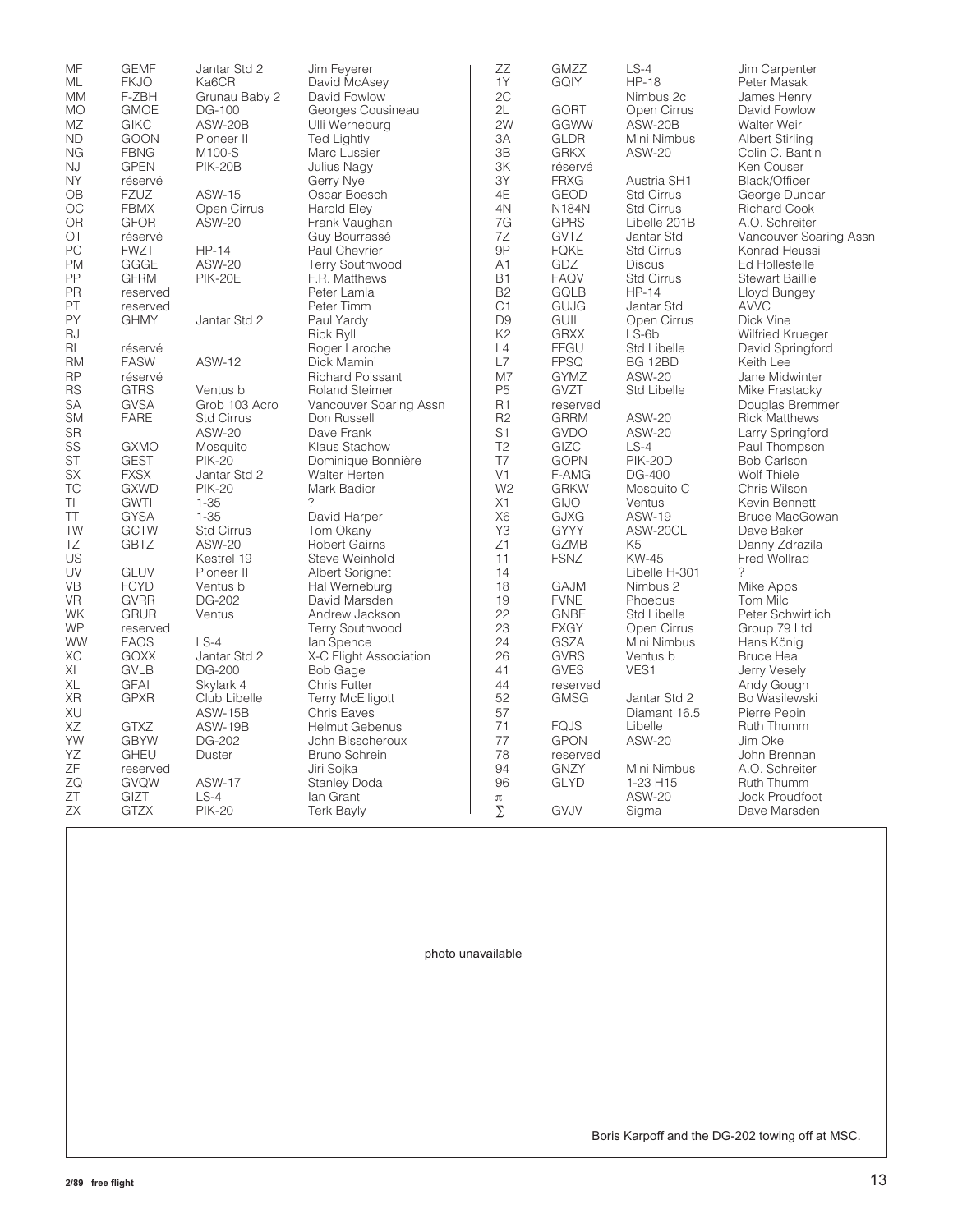## **CI ub Ne ws**

#### **ONTARIO SOARING ASSOCIATION DID YOU KNOW ?**

• Some clubs have been sending a copy of their newsletter to me for amalgamation and transmission of items of interest to free flight in an effort to improve communication.

• Did you know that RVSS and SOSA are listed in the Yellow Pages? Ring their number and an answering machine delivers an often changed message about their club.

• Did you know that the Ontario Ministry of Highways will erect a small "destination" sign, pointing the way to your field for \$150 and \$50 yearly rent? Just great for our hide-away airports.

• OSA has attractive SAC "SOAR / PLANEZ" posters (18"x12") with room for club stamp and directions at \$25 for a hundred. These could go into tourist offices, businesses, nearby flying clubs, etc.

• Paul Finley, a spokesman for the Ontario Ministry of Tourism and Recreation, talked to the November OSA Directors' meeting about government funding — its availability and requirements. Basically, they want to know what benefits government funds spent on soaring will bring to the public and tourism; what benefits will accrue to amateur sport; what are the long and short term goals, and what plans are being formulated to reach them; how is risk management being addressed.

• Did you know that there were 380,000 sports injuries in Ontario alone last year?

• Training and education are projecting seminars in advanced soaring, navigation, and outfield landings; "little guy" and interclub competitions have been re-proposed, as well as beginner cross-country courses.

• Did you know that Jane Midwinter (RVSS) was on Glenn Lockhard's beginner crosscountry course less than two years ago and since then has completed 300 km flights ... on three occasions?

• Following the tragic death of the Rideau Gliding Club's MVP (Hank had an award to prove it!), the club reorganized into smaller working committees, co-opted nearly all the members, learned a hell-of-a-lot, bought a new(er) towplane and, like the Phoenix, are back flying ...we even qualified for a Wintario grant. Our thanks to friends at SAC, Vancouver SA, Huronia, SOSA and Bonnechere ... and especially those at RVSS who invited us to operate from their field, using their towplane and tiedowns — even invited us to a barbeque ... nice people — which is what soaring is, fundamentally, all about. We are grateful to Tom Stacy of Johnson and Higgins for the speedy processing of the

insurance claim, which substantially reduced our "down time".

#### **Ray Lawton**

Rideau Gliding Club

#### **MORE FROM DOWN UNDER**

My gliding lately has been a mix of good and bad or rather bad and good. In early November, I fell for the old sucker trap of landing in a field already occupied by another glider and learnt a whole heap of lessons.

- 1 Just because there is a glider already down in a field, it doesn't mean it is necessarily good.
- 2 Just because the farmer has made a pile of rocks in one corner, it doesn't mean he has completely cleared the field.
- 3 Farmers don't necessarily plow around the rocks, sometimes they plow over the top of them.
- 4 If there is a rock the plow won't move, then it is solidly fixed in the ground.

From the above four points you will gather that I was rather unhappy after I landed in the plowed field. I hit a rock with my left wing as I landed in it. It was the same colour as the dirt and had been plowed over rather than around and was not visible from above or on the approach. The glider sank into the dirt somewhat which brought the underside of the wing to the rock level.

Fortunately I was carrying insurance and was able to get the Libelle straight into the local repair shop with a half promise of it being ready for Christmas, but on opening the wing the spar was found to have suffered crushing damage so things ran behind schedule and continued to slip further behind schedule as each promised date for completion drew closer. (This turned out to be advantageous once I knew the preprint of my book *[Trying* their Wings] was coming as I then had two reasons to be in Melbourne during the first week of the new year.) Actually, I am quite happy with the quality of the repair job that was done and not really too upset about the slippage in completion dates.

During November and December the soaring weather at Bacchus Marsh was not very good with quite a few days being blown or rained out. Geelong Gliding Club has been working on building glider trailers, three of them, so the poor weather was not a disaster. The DG-300 trailer was finished in time for the Christmas camp, but the LS-4 and SZD Junior trailers are still on the go. The LS-4 trailer is a replacement for its present unsatisfactory one, so was not an urgent requirement. The club has just got the Junior and it

was bought unpainted, so its trailer was not needed yet. When the Junior arrived we discovered that its wing chord was larger than anticipated, so the partially completed trailer for it turned out to be a partially completed trailer for the LS-4 instead.

I helped with the skinning of the DG trailer and the finishing touches which extended into the period just after Christmas. On Boxing Day, most of the club gliders were taken up to Corowa which is on the River Murray, about 80 km north of Benalla. The Super Cub was supposed to be flown up there on Boxing Day towing the K13, but the weather was bad, so the trip had to be deferred. As the towpilot who was going to make the trip had to work on December 27th, I got dobbed in for the journey being the only towpilot still around town. I had done the trip last year so knew the way. I flew the tow up to Corowa and did a few tows there on the Tuesday, then caught the train back to town as I was expecting the Libelle to be ready at the end of that week.

With the Libelle obviously falling further behind schedule and the book draft not arriving, I decided to go back up to Corowa for the New Year's long weekend. I managed to put in a few days of towing and also got the Standard Cirrus for some local flying (only about 170 km), before returning to Melbourne on the Wednesday, which was just enough time for the Post Office to do its work. After I had run through the preprint for the book, worked out the additions and hopefully found most of the errors, it was into Friday and time for the Libelle to be ready. Instead of it being ready in the morning it was afternoon, so I made a leisurely drive up to Corowa with the trailer in tow.

The Geelong Gliding Club camp was ending on the Sunday, but another of the three clubs which operates at Bacchus Marsh was staying on for most of January, so I was planning on staying for a week or so.

I started off easy with the Libelle and only made a 210 km out and return on the Saturday, but on Sunday went further afield clocking up a 390 km triangle. My most enjoyable flight was on the following Tuesday when I landed 7 km short after an eight and a half hour battle with strong winds on a 500 km triangle attempt. Another Geelong member who had also stayed over with the club LS-4 had suggested it. We did it the wrong way round by going upwind first, then downwind with a quartering headwind on the final leg. I was about an hour ahead of Stan at the first turn and he converted his flight to a 340 km out and return, but by that time I was out of radio contact and stuck to the original task.

In nine days I flew 30 hours in the Libelle covering over 2000 km with just one outlanding. I also got back onto the winch, which the Beaufort club were using most of the time.

One interesting event occurred on the final Saturday that I was there. We had finished flying and were back at the Corowa Gliding Club's hut, replenishing our dehydrated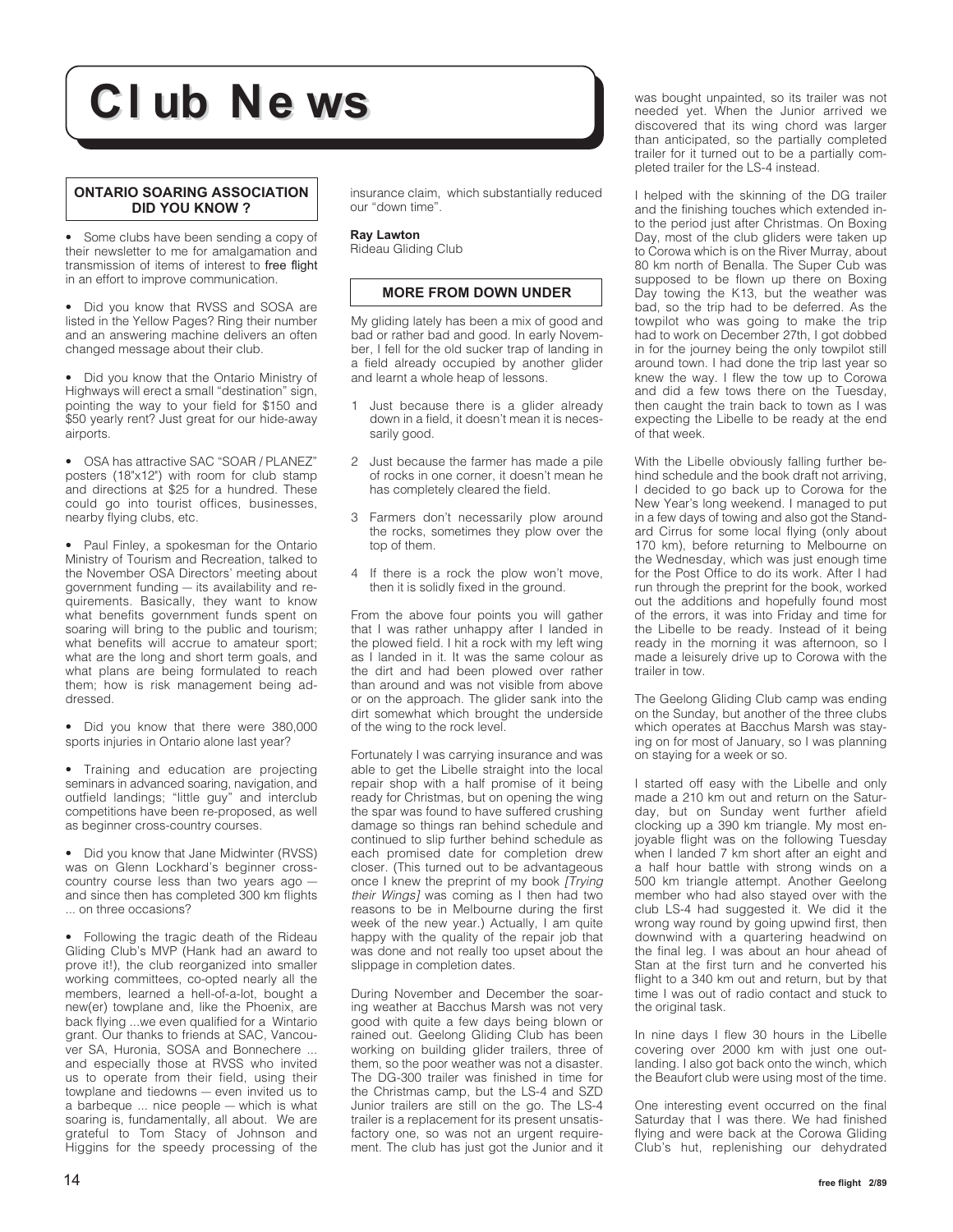bodies when I observed a glider out on the strip. As all of ours were accounted for, this had to be from some other site, so we went out to see where they were from. It turned out to be a Twin Astir which had flown in from Waikerie over 600 km away. They were coming to Corowa for the Sports class nationals and decided to have a crack at the two seat Australian distance to goal record. Their final glide lasted 45 minutes and brought them in with 300 feet to spare.

Regards from Australia, **Lloyd Bungey**

#### **NEW YEAR'S DAY AT SOSA**

I thought that readers would be interested to hear how this year's flying at SOSA started off. On 31 December I travelled from my home in Unionville to spend New Year's Eve with a friend, who lives about 10 minutes from the gliding club. My friend (who has given me a bed to sleep in many a night after gliding) was gracious enough to allow me to spend the night on the couch in the family room. The rest of his unexpected relatives were scattered about in the remaining rooms of the house.

The last time I had flown was on 18 December when I had a 50 minute flight. New Year's Day dawned under a low overcast sky — it looked like about 500 feet agl when I woke up at 8 am. I arrived at the gliding club at around 10. As I stepped out of the car I was greeted by the silence of a deserted airfield in winter. A light winter breeze was blowing loose snow around the icy runways. There was evidence that there had been life around: rabbit tracks in the snow, the open hangar door and a fire burning in the clubhouse wood stove, which was already removing the chill of the winter morning.

Suddenly the silence was broken by a "Happy New Year" from another club member who had arrived just after me, as he entered the clubhouse. We stepped outside to find the person who had arrived early to begin the preparations for the day. We met the eager beaver coming up from the hangar to see who had arrived. We all wandered down to the hangar to see if we could begin to move a towplane out. Soon cars began to arrive at the parking lot, spilling out people who rushed down to the hangar and began to help get the aircraft out, DI'd and towed down to the flight line, amongst wishing everyone a "Happy New Year". A towplane burst to life and taxied out to the runway to take off and sniff the day out. The report came back that the ceiling was at 1200 feet, and it seemed that the upper winds were beginning to disperse the low cloud cover.

I waited for the tractor to come back from the flight line to tow out the club's single Astir. In half an hour I was strapped in the cockpit ready to go, and indicated that I wanted a tow to 3000 feet. The tow rope was hooked up, I closed the side window and the vent, the canopy immediately began to fog up, the glider began to move, I quickly reopened the vent as the glider lifted off and the fog began to clear. The tow to 3000 didn't take very long in the cold air. I released from the towplane and settled in to a silent glide back to earth. A big blue hole had opened up in the clouds above; to the southwest lay the club. A half mile to the north was a sun bathed layer of stratified cumulus clouds at about 1500 to 2000 feet. This was like flying with Air Canada!

I enjoyed the view for a little while longer and even tried to see if there was any lift about; however, my efforts were in vain. The sunshine was to be the only gift that nature was going to give us this day. I began to prepare to enter circuit and realized that the runway I was going to land on was the one that I had used for my first solo flight at SOSA at the beginning of the year. After a year of flying here this would be flight number two from this runway. My circuit and landing were uneventful.

Arriving back at the flight line, there was a whole new group of people to wish a "Happy New Year". I had one more flight during the day, and helped to put away the flight truck at the end of the day — which is a story of its own. All in all we had thirty-four flights between 11:30 am and 4:30 pm. There was a slide presentation and some hangar flying in the clubhouse during the course of the evening. I left early since I had a long drive home, and was working the next day. Hopefully the attendance and weather will be as good in years to come.

#### **Fred Hunkeler** SOSA

#### **NOTICE TO CLUB PRESIDENTS**

• You are urged to send a list of your 1989 club executive to Nancy in the National Office as soon as you have completed your elections. The information is needed to ensure that important correspondence from the office to clubs (such as insurance receipts) doesn't get lost or delayed by going to the wrong address.

• Nancy would also appreciate it if club secretaries would inform her of changes of address of their members on a regular basis. Many *free flight* magazines are returned by the post office for lack of a correct address, which both costs a lot in extra postage and it delays delivery.

#### **NOTICE TO EVERYONE**

With the AGM insert in this issue, a 20 page magazine is all that I could put together without getting into the next higher weight for postage (and a \$500 added cost to SAC). Some missing items will be back in 3/89. Tony

#### **EQUINOX EXPERIENCES SOARING**

This is a notice to all readers that the Mar/Apr issue of EQUINOX magazine will be featuring an article on soaring. Terry McElligott reports that he gave one of their writers a ride at SOSA and the writer also attended the '88 Nationals. Given the magazine's normal excellent level of writing and photography, it should be very good publicity for us.

#### **WHY YOUR CLUB CAN'T AFFORD TO KEEP QUIET**

Anyone watching recent developments in the USA knows that the "Great Airspace Grab" is a graphic illustration that the wide open spaces in North America are not quite so wide anymore. Canadians are of course now well familiar with similar actions in this country which could curtail soaring to put it mildly. We have, I believe, cool heads prevailing at Aero Club of Canada and Transport Canada. For the rest of us, it has never been so important that Canada's soaring clubs enjoy good relations with everyone concerned.

If your club does not have a person or two devoted to publicity, then by all means get someone. These days, your PR person is as essential as the sailplanes you fly.

I can't stress this point enough.

The last SAC publicity chairman, Grant Graham, circulated a publicity handbook to all the clubs in Canada. It contains some solid advice on the subject and I'd recommend you have a close look at it for ideas on how to increase — and keep — your members. Because our country is so vast and there are so few of us, the job each club does on publicity becomes extremely important.

Publicity projects do not have to be terribly complicated. A simple little thing like having two or three people set up an unmanned mall display with a supply of brochures can work wonders. Even a leaflet or two on public library or college bulletin boards will attract attention. A phone call, or a nice letter to your local community cable channel might well result in an interview — programs are often re-broadcast on several different community cable stations.

Here are a couple of ideas I recently heard about:

- Erin Soaring Society runs a Glider Pilot Ground school every February in the Toronto area and they send press releases out. The result? They get a little airtime, and likely full classes.
- If there is a fall fair in a town near your airfield, try and arrange a static display or flypast. SOSA did this in 1988 at the Rockton World's Fair, which gets 100,000 visitors over Thanksgiving weekends.

It's through projects like these that our sport can be kept in the public mind, which is a concept equal in importance to increasing membership — or, for that matter, keeping members.

I saw a sign once that really sticks in my mind when it comes to publicity:

> When you don't publicize, something horrible happens **NOTHING**!

**Terry McElligott** SAC Publicity Chairman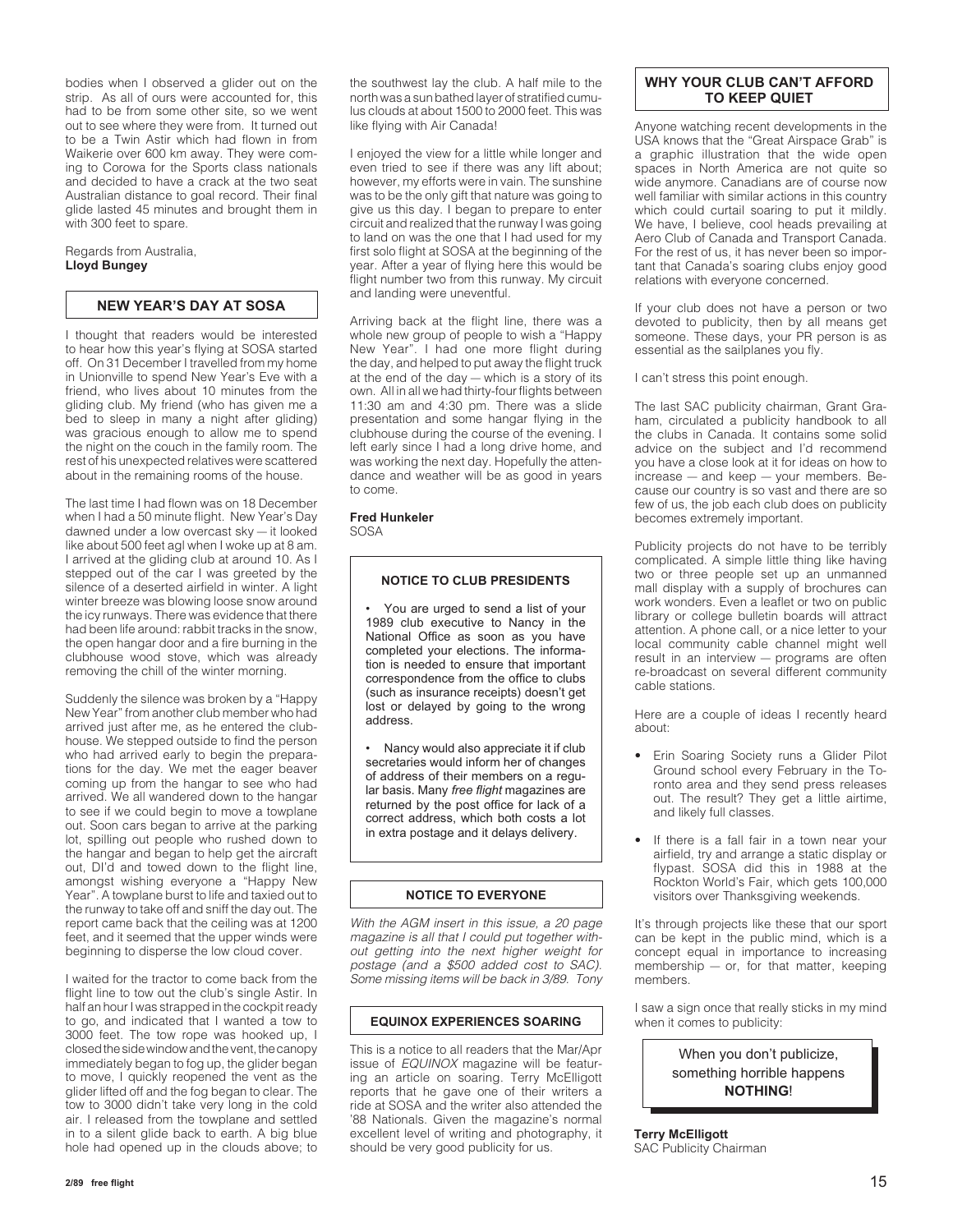## **Hangar Flying**

#### **AN IMPROVED SCOUT SPAR**

Following the discovery of a cracked spar in the Alberta Soaring Council Scout last year, the aircraft has been put back into service in an improved state. A 1/2" x 1 3/16" wood doubler has been bonded along the top chord of the spar, increasing its compression strength under positive "g" loads by at least 50%. Small clearances have to be cut out of each rib, but the modification can be made without removing the spar from the wing, with consequent savings in labour costs. The stronger spar (although not changing aircraft load limits ) will be much more resistant to the cracks which have plagued Scout wings.

The mod is best done, of course, when a spar has to be replaced anyway or when the wing is being recovered. The MoT approved mod is #W88-202, and the drawings (SA– PCK12–88, sheets 1-7), may be purchased from Sunaero Aviation in Claresholm. Contact Jerry Vesely (403) 625-3155.

#### **REICHMANN ON THERMALLING**

Professor Dr. Helmut Reichmann, a member of the International Soaring Symposium held last year in Australia, had some valuable hints for pilots working on improving their thermalling techniques.

He started with the words, "Good pilots fly well in any glider, bad pilots fly badly in any glider. Money can buy a good glider, but money cannot make a bad pilot better." His premise was that it is practice and dedication to cross-country training which enhances pilot skills, and not the purchase of expensive and complicated instrumentation. Such instrumentation, he said, only causes the pilot to keep his head inside the cockpit instead of scanning the world for thermals and other gliders.

Helmut described 10 exercises for improving pilot performance. They are simple, yet potentially extremely useful to many aspiring cross-country champions out there.

Use one thermal to its top, leave it and lose 1500 feet or so, then rejoin the same thermal and try to work it to the top again more efficiently.

Use thermal B, leave it at a fixed height, find thermal C, use it to gain more height, leave it and find another thermal, A, then repeat the exercise.

3 Use the thermals near the airfield but only work them in the lower regions to improve thermalling technique near the ground.

4 Use the same thermal over and over and try to use it to the lowest workable point, again near the airfield.

5 Try to assess the next thermal strength and say it aloud to yourself. When you find the next thermal, note how close your estimate was.

6 Always try to outfly gliders in a gaggle.

7 As most persons have a favoured direction for turning, always try to turn to your nonfavoured side when training.

8 Use water ballast on weak days to determine when you should really dump it.

9 Try different centering techniques.

10 Try thermalling without the use of any varios. Turn off computers and blank the mechanical vario. Fly by the seat of your pants.

Other points Helmut made were:

- *Flying* Navigation time is lost time.
- **Straight** Fly using thermals on track.
	- Don't use every thermal.

• Steep pull-ups into thermals are alright, but steep pushovers on leaving are detrimental because you are trying to make the wing do what it is not designed for (operating at negative angles of attack).

*Final* • Practise longer and lower near *Glides* the airfield.

• Practise spot landings every time you fly, ie. 100m from touchdown to end of roll. (If you are a frequent outlander then you'll get lots of practice anyway!)

- Try to discourage envy amongst fellow members, and try to enjoy the successes of others. *In Clubs*
	- Leave thermals together.
	- Team fly on short tasks.
	- Put the best pilot in the worst ship! • When waiting for a fellow pilot, pull the brakes and join him at his altitude; rather than saying, "hurry up!", try to help.

#### **from Australian Gliding**

| Variometer / Calculator                                                                       |                                          |
|-----------------------------------------------------------------------------------------------|------------------------------------------|
| "Varicalc-1" Only \$500                                                                       |                                          |
| Versatile pressure-transducer / microprocessor<br>based Variometer and Final-Glide Calculator |                                          |
|                                                                                               |                                          |
|                                                                                               |                                          |
|                                                                                               |                                          |
|                                                                                               |                                          |
|                                                                                               |                                          |
| Digital Averager<br>Speed to fly<br>Variable Damping                                          | Key in:<br>- Distance, Wind<br>Provides: |
| Adj. Dead-band Audio - Min. Height<br>Alt. Compensation - Best Height                         |                                          |
| Wet/Dry Polar                                                                                 | - Suggested Ring                         |
| <b>SKYTRONICS</b>                                                                             |                                          |
| 45 Carmichael Crt, Kanata, Ontario K2K 1K1                                                    |                                          |
|                                                                                               | F. Vaughan (613) 820-3751                |

| photo unavailable |
|-------------------|
|                   |
|                   |
|                   |

Steve Chokley brings in the MSC 1-26 during a spot landing contest Photo: Mona Chokley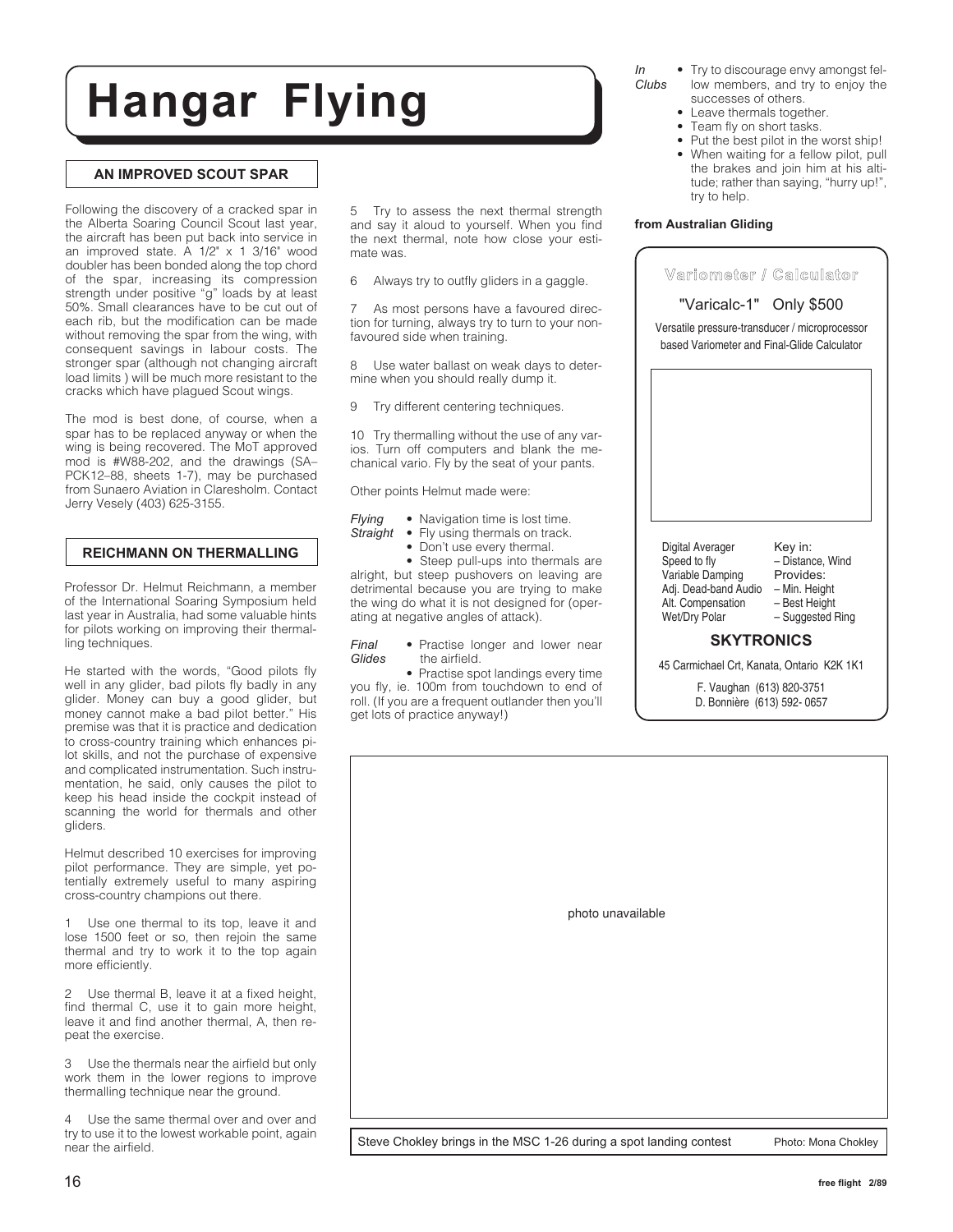### SAC VIDEO LIBRARY VIDEO LIBRARY WHAT WE HAVE FOR YOU

| Name and description  | running time |
|-----------------------|--------------|
| "The Quiet Challenge" | 28 min       |
| "Running on Empty"    | $22$ min     |

The above two items are narrated by John Denver and Cliff Robertson. These are professional productions featuring the world's best soaring pilots flying the world's best sailplanes in contests in the American Southwest.

"Riding the Mountain Wave" 27 min

This was produced by CBC Edmonton and features a Cowley Wave Camp. Excellent quality.

(Note: items 1, 2 and 3 are fully protected by copyright)

| 1982 Nationals at SOSA | 29 min |
|------------------------|--------|

Ground activities and some good airborne shots. Good quality.

| The "Worlds". Benalla 1987   | $15 \text{ min}$ |
|------------------------------|------------------|
| Manfred Radius (aerobatics)  | 7 min            |
| Janet Foster flies in a 2-33 | 7 min            |
|                              | $29$ min         |

The first couple of minutes are missing from the "Worlds", but it's a very interesting video. Fairly good quality. The Manfred Radius item is a "promo" designed to be played over local TV stations just before one of his airshow displays. Fair quality. The Janet Foster bit is a nice little clip from one of her famous travelogs. Good quality.

Bluenose Soaring Club, 1986 Bluenose Soaring Club, 1987 Club de Vol à Voile de Québec, 1986

The two Bluenose tapes document the year's activities with ground and airborne shots around Stanley, NS. The Quebec tape covers a one-day visit, with ground and airborne shots around St. Raymond, PQ. All three tapes are of fairly good amateur quality.

| Spring soaring on the prairies         | 4 min  |
|----------------------------------------|--------|
| A "Fam" flight at Winnipeg club 23 min |        |
|                                        | 27 min |

A charming little spring "lifter-upper" put out by a Winnipeg TV station followed by a typical familiarization flight at the Starbuck gliderport of the WGC. Good amateur quality.

| TV interview, Tony Burton and  |                  |
|--------------------------------|------------------|
| Ursula Wiese                   | $32 \text{ min}$ |
| Building the AV-36             | $11$ min         |
| Soaring in Alberta in the '50s | $26 \text{ min}$ |
|                                | 69 min           |

Good interview with Tony and Ursula. They answer many layman's questions about gliding and soaring in general and is useful in introducing the public to soaring. The next two items are classics. They tell about the construction of the Fauvel AV-36 "flying wing" gliders by members of the RCAF "Tenardee" club in Calgary in the early '50s and the activities in Southern Alberta that led, eventually, to the discovery of the mountain wave and the establishment of Cowley as a soaring centre. Ursula edited this material from old home-movie films by A.W. (Bill) Riddell, one of the builders of the AV-36 and founders of the original club, and arranged for an informative "voice-over" by Bill. Considering the origin of the basic material, the quality is fairly good.

| "Chasing Phantoms"             | 5 min |
|--------------------------------|-------|
| (glider slides and music)      |       |
| Aerobatics in British Columbia | 3 min |
|                                | 8 min |

These are short but sweet. The first one is composed of 35 mm colour slides cleverly put together with a musical background. Different, but good. The second is live aerobatics in a Grob 103 somewhere over the Fraser River. Both by the Vancouver Soaring Association. Good quality.

The above videos are now available for sale or rent to members of SAC through myself.

Those that I have collected so far might all be described as "entertainment" videos, that is, they are all enjoyable to watch but have relatively little value as "teaching tools". I am in the process of collecting instructional material now and hope to have some of this available in the next two or three months.

I am prepared to make copies of these items and sell or rent them to clubs or individuals in the association at cost (buy for \$10 plus shipping from Halifax – rent for two-way shipping cost only). There are some items which are protected by copyright, eg. "The Quiet Challenge"; in these cases the club will be expected to pay the cost of shipping both ways and, in case of damage to or loss of the video, to pay the replacement cost, which is about \$50.

Some of the items have been grouped together on one tape to make a showing length that would be convenient for a club meeting, say 30 or 40 minutes, while others are long enough to stand on their own.

The quality of the items vary. They are all what I would call in the "acceptable" category. Some of them are very good, but if the copies that I have are second or third generation, then no matter how good your copying equipment may be, the final product will be mediocre. I am always on the lookout for originals to improve the basic quality of the library.

Gordon Waugh Editor SAC Video Library 5546 Sentinel Square Halifax, Nova Scotia B3K 4A9 phone (902) 455-4045 fax 420-0150 to C E Waugh during business hours.

### **Trying their wings**

BC gliding from the 20s to the 80s Lloyd M Bungey

151 pages, 35 photographs \$14 (\$2 postage and handling included)

Lloyd Bungey is an Australian who lived in the Vancouver area for over 12 years. His love of powerless flight, and his interest in the historical aspects of the sport and writing about it single him out as a rare breed of glider pilot. Lloyd's goal was to preserve the facts and stories from the beginnings of this air-minded sport in British Columbia, starting with the simple primaries until the lavish days of high performance fibreglass ships. The account is very well researched, based on documents such as newspaper clippings, club newsletters, "Free Flight" and "Soaring", verbal communication and letters from participants to the author, and is illustrated by many great old photos.

The author takes us through the various regions of BC beginning with gliding's start in the Okanagan Valley in 1915. He then concentrates on the Lower Mainland, with Vancouver as the centre, but explores also the smaller locations throughout the province. We meet two enthusiastic teenagers with their ideas and failures and other doomed undertakings by would-be pilots. Car tows get the primaries airborne and first aerotow attempts are rejected by the government. Huge organizational problems of the various groups linger throughout, and so does the more unfortunate litany of many incidents and accidents. Time and experience sort things out, and real soaring begins with the arrival of modern equipment and the urge to explore beyond home base. The winch is the main towing tool for a long time until the radical changes in the fleet of the Vancouver Soaring Association in the 1960s.

**"Trying their wings"** concludes with the history of the contest scene in the province, which has always been hampered by its mountainous terrain. One of the appendices (a major resource) devotes 28 pages to a detailed accounting of all gliders which have operated in British Columbia since 1947, the year when glider registration was introduced.

The book is great reading and an entertaining history of how BC pilots struggled with their difficult terrain, with the vast unpopulated areas, and of the few enthusiasts which carried the spirit of the sport. The interest is not only restricted to British Columbia; reknowned Canadian pilots and their sailplanes appear throughout and we find the connections between east and west through trading and communication.

Reviewed by Ursula Wiese. Distribution: Box 1916, Claresholm, Alberta T0L 0T0 (403) 625-4563